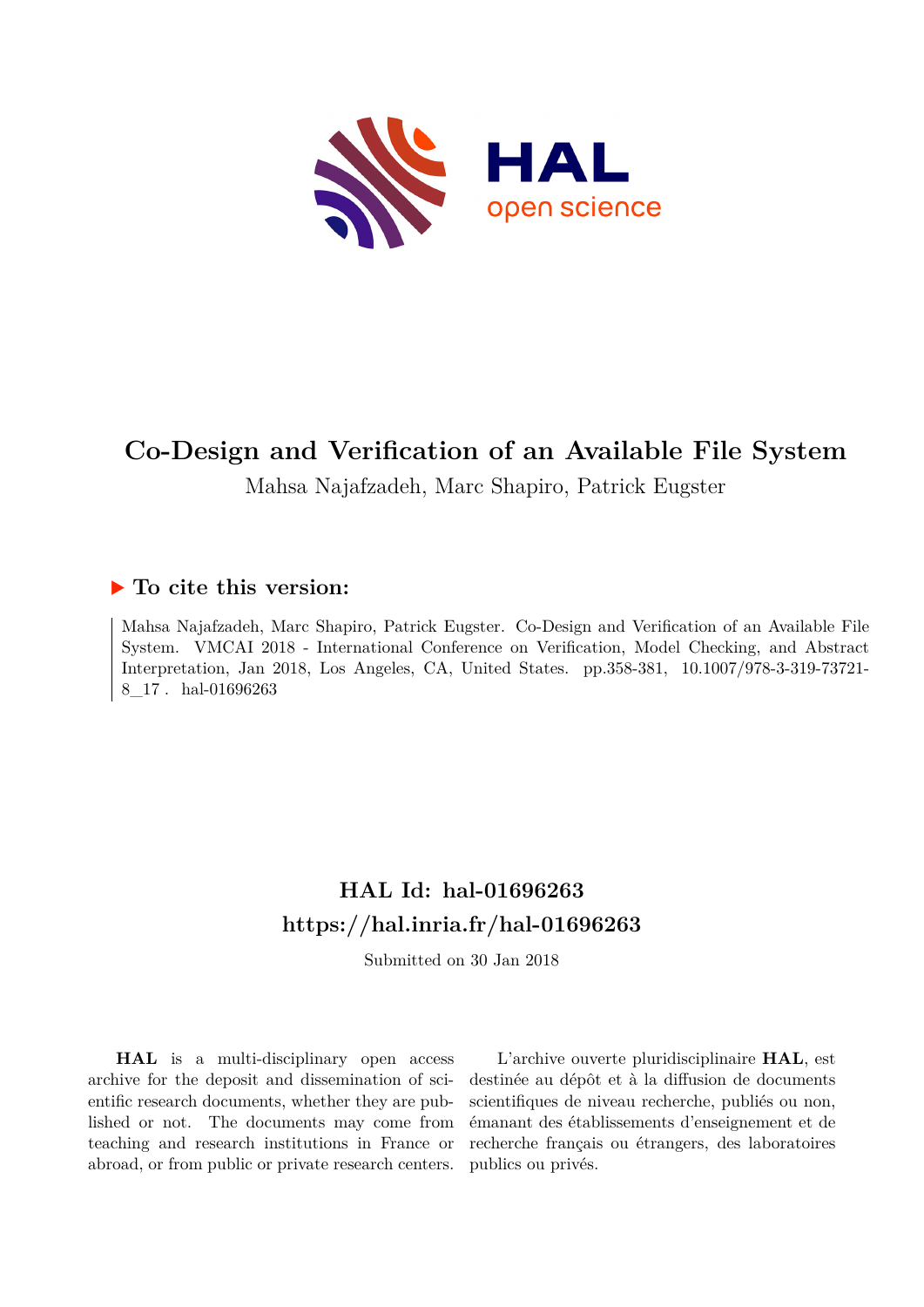# **Co-Design and Verification of an Available File System**

Mahsa Najafzadeh<sup>1</sup>, Marc Shapiro<sup>2</sup>, and Patrick Eugster<sup>1,3</sup>

<sup>1</sup> Purdue University, West Lafayette, USA 2 INRIA-LIP6, Paris, France <sup>3</sup> Darmstadt University, Darmstadt, Germany

**Abstract.** Distributed file systems play a vital role in large-scale enterprise services. However, the designer of a distributed file system faces a vexing choice between strong consistency and asynchronous replication. The former supports a standard sequential model by synchronising operations, but is slow and fragile. The latter is highly available and responsive, but exposes users to concurrency anomalies. In this paper, we describe a rigorous and general approach to navigating this trade-off by leveraging static verification tools that allow to verify different file system designs. We show that common file system operations can run concurrently without synchronisation, while still retaining a semantics reasonably similar to Posix hierarchical structure. The one exception is the move operation, for which we prove that, unless synchronised, it will have an anomalous behaviour.

#### **1 Introduction**

The market for distributed storage is fueled by cloud computing, big data, exascale computing and so on. Classical file system designs continue to represent approximately 30% of distributed storage needs according to IDC [30], especially for entreprise applications. Modern distributed file system design can improve performance and be highly available by replicating data at several servers. A user can access a file as long as at least one replica of it is available [21, 39]. Ideally, we would like the replicated file system to provide the standard Posix semantics [2], as if a single centralised server handled all operations. However, Posix was designed under the assumption of strong consistency, which requires synchronisation in the critical path. For instance, an operation accessing some file might lock all the directories along the path to the file. This *synchronous*, strong-consistency approach is used in systems such as Frangipani, GFS, GPFS, and Lustre [19, 40, 41, 46]. Although safe, it is unlikely to perform well at large scale, and is unavailable in case of network partition [15].

Experience with real-world applications shows that concurrent updates to the same file system objects are rare [7, 26, 33, 47, 49]. Thus, the synchronous approach often causes more synchronization than the application really needs. Therefore, many recent systems, such as HDFS [43], NFS [34, 38], or PVFS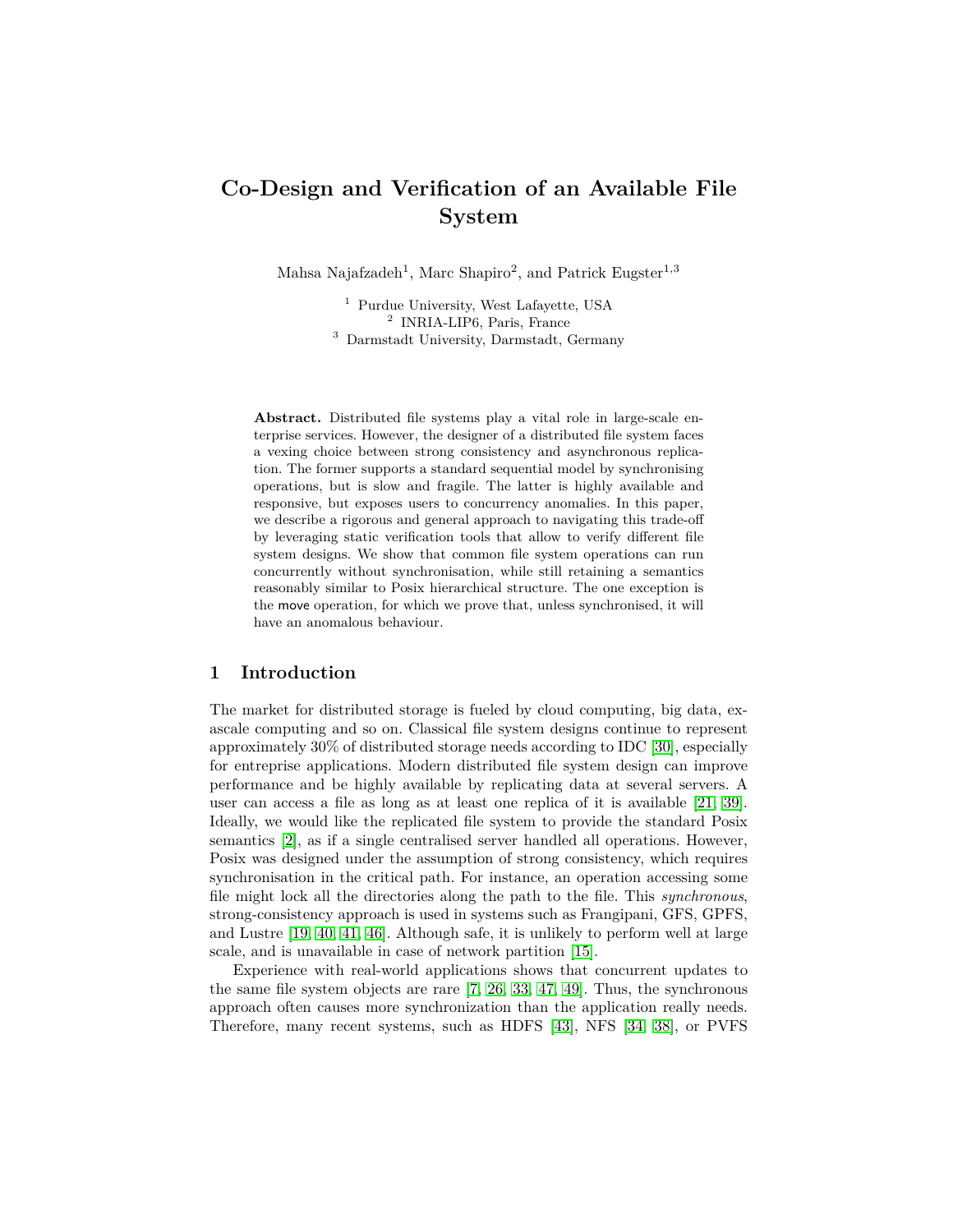[12] eschew Posix semantics to gain better performance and scalability. A client reads or writes its local replica without synchronisation with other replicas, and immediately returns to the client, while any updates are transmitted to other replicas in the background. We call this approach *asynchronous replication*.

Unfortunately, asynchronous replication faces the challenge of replica divergence, and may violate some application desirable properties, called *integrity invariants* [35, 48]. Consider this simple example: Alice in Anchorage adds file *f* to directory *d* to her local replica, while at the same time, Bob in Brussels removes directory *d*. The outcome may well result in *f* existing but being unreachable. Such anomalies are undesirable, and this poses a major challenge to the design of a replicated file system [27].

The correctness of applications implemented on top of a given file system is highly dependent on subtle behaviors of the underlying file system. Thus, programmers require to reason about the file system behaviour, taking into account which anomalies are disallowed by a given file system semantics and whether disallowing these anomalies is enough to ensure correctness.

We address this problem by considering the integrity invariants that both sequential and replicated file systems must satisfy. Our goal is to come up with a design that is *as asynchronous as possible while satisfying the invariants*. We are helped in this road by a static analysis tool based on the CISE logic, which was proved sound for replicated data under the causal consistency assumption [20]. CISE is a variant of rely-guarantee reasoning [25]. A successful analysis proves that any execution of operations over replicated data, under a given synchronisation protocol, maintains the given invariants.

We apply this analysis to file system design. For simplicity, we focus only on a single naming tree and ignore hard links, devices, mounts, file attributes, and the like; we are reasonably confident that our analysis extends readily to a more detailed file system model. The targeted invariant is that the directory structure forms a *tree*. Our model covers the Posix commands [2] affecting the tree structure, including creating, removing, moving, and changing directory entries, as well modifying files.

We first formulate a sequential specification of Posix file system, and prove that this semantics maintains the tree invariant. Next, we extend the sequential semantics to support concurrent users; we study two different concurrent semantics, each exposing a different amount of parallelism, and different anomalies.

The first one, called *Fully Asynchronous*, optimistically accepts all concurrent updates, and resolves conflicts by weakening the sequential Posix semantics. This achieves better availability and latency, which are essential for large-scale applications. Applying the CISE analysis verifies that most operations of a replicated file system can execute without synchronisation. The only exception is that concurrent move operations may violate the tree invariant, resulting in a disconnected cyclic component. To fix this issue, our design follows the geoFS system [45]: if a cycle would occur, it effectively replaces move with a copy-delete, which preserves the tree invariant but might duplicate the directories that would otherwise end up in a cycle.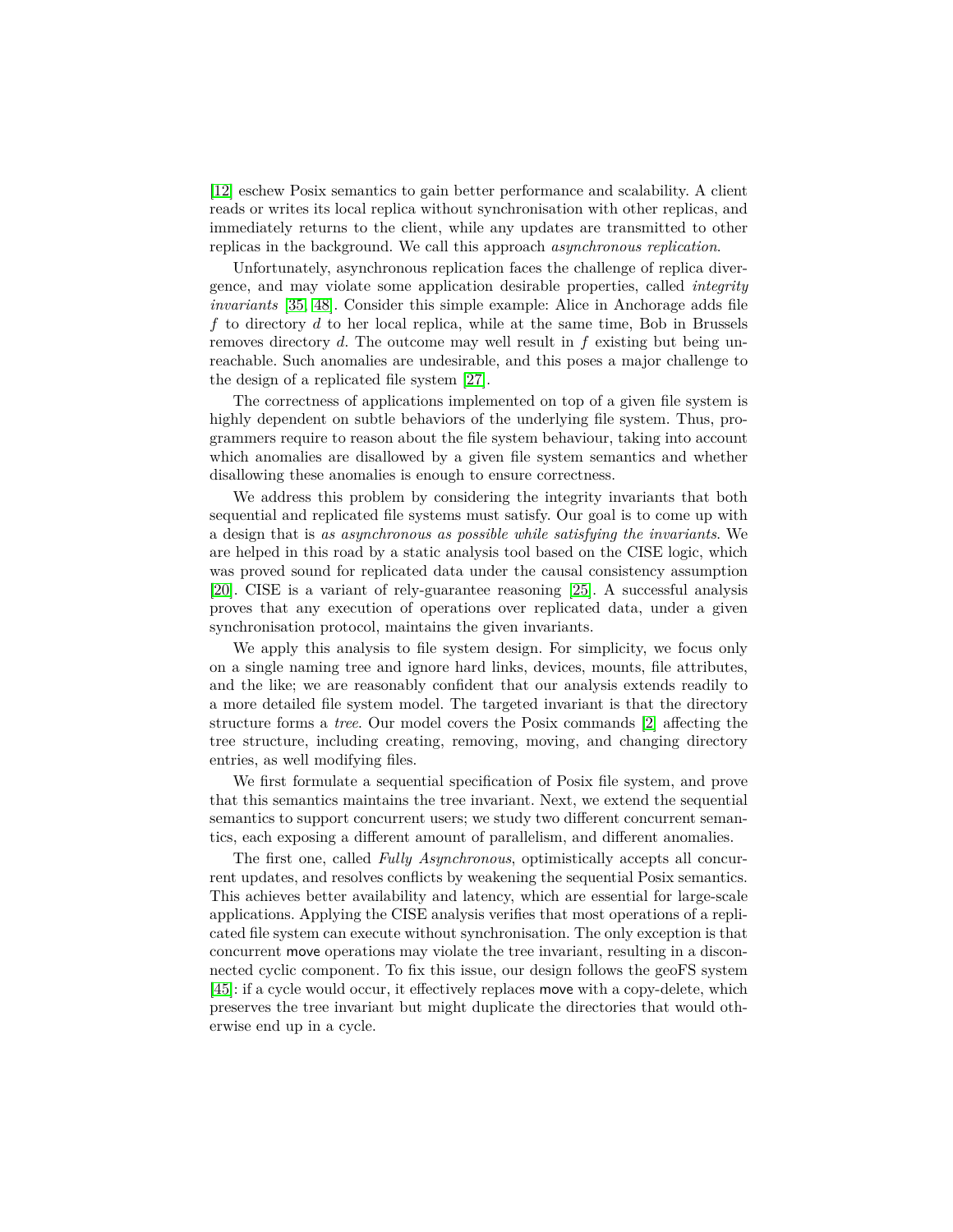If replacing move with copy-delete is undesirable, an alternative safe solution is to use synchronisation in order to disallow the concurrent execution of move operations that would violate the tree invariant. However, several concurrency control algorithms are possible; it is not obvious which is best. Synchronising too much hurts performance and availability, but synchronising too little would result in violating the tree invariant. Using the CISE analysis, we identify the *minimal* synchronization sufficient for move operations. Accordingly, we design our *Mostly-Asynchronous file system*, in which the common operations run in asynchronous mode, and only some move-directory operations might be blocked by synchronisation.

In summary, this paper makes the following contributions:

- **–** We provide a rigorous specification for Posix-like file system for both centralized/synchronous and replicated/asynchronous semantics.
- **–** Using the CISE analysis, we describe a rigorous and general approach that helps developers to encode and verify a variety of concurrent file system designs.
- **–** We study and verify two different replicated file system semantics, each exposing a different amount of parallelism, and different anomalies.
- **–** We identify and verify synchronization is necessary and sufficient for a replicated file system to maintain the tree invariant.

The remainder of the paper is organized as follows: Section 2 introduces the file system objects and models, and gives an overview of the CISE logic. Section 3 presents and verifies a sequential specification of the file system. Section 4 does the same with a concurrent specification of the file system. Sections 5 and 6 discuss our proposed Fully-Asynchronous and Mostly-Asynchronous file system semantics respectively. Related work is discussed in Section 8. Finally, Section 9 summarizes our results and concludes the paper.

# **2 Model**

#### **2.1 File System Objects**

The abstract state of a file system consists of a naming tree of *directories*. A directory  $d \in$  Dir maps a set of locally-unique names  $n \in$  Name, to a set of *inodes*  $\in$  **INode**. An inode represents a file system object, which is either a directory or a file:

$$
Dir: Name \rightarrow INode
$$
  

$$
INode: File|Dir
$$

This hierarchical file system structure has a single fixed *root* directory. Each inode is identified by a *path*. The path is a sequence of directory names, and possibly a final file name, separated by a separator or delimiter. Following the Unix convention, we use the "*/*" character as the separator.

We use Greek letters to denote paths.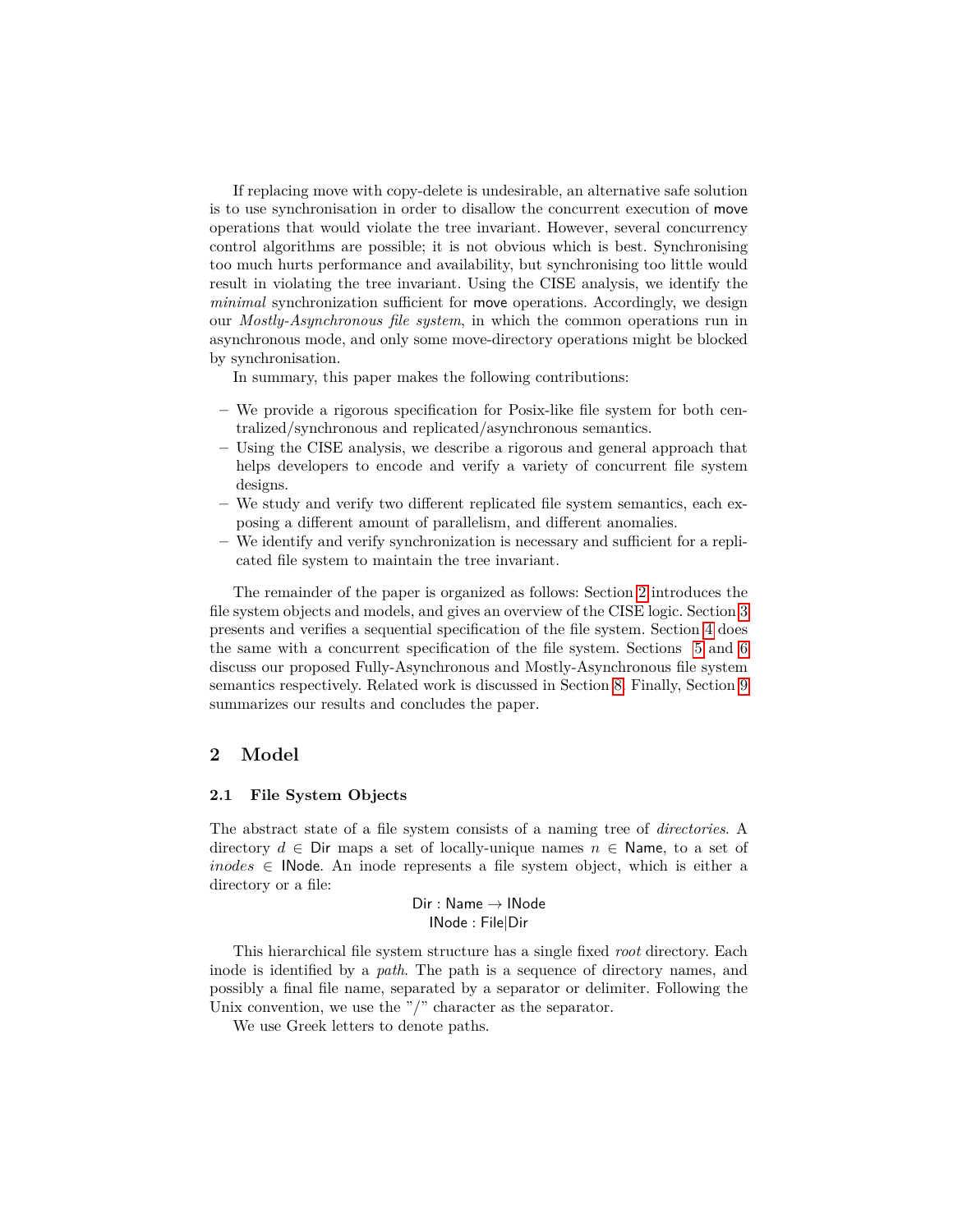**Definition 1 (Parent Relation).** *Directory u* ∈ Dir *is the direct parent of inode*  $v \in$  **INode**, denoted by  $u \downarrow v$ , if and only if *u* contains a mapping to *v*, *i.e.*, *there is a name*  $n \in \mathbb{N}$  ame, such that  $(n, v) \in u$ .

**Definition 2 (Path Prefix).** *Path*  $\pi$  *is called a* prefix *of path*  $\gamma$ *, noted*  $\pi \subseteq \gamma$ *, if and only if*  $\gamma = \pi/\alpha$  *for some path*  $\alpha$ *.* 

The *transitive* closure of the parent relation defines the *ancestor relation*. We say directory  $u \in \text{Dir}$  is an ancestor of inode  $v \in \text{INode}$ , noted  $u \downarrow^* v$ , if and only if:

$$
u \downarrow^* v = \begin{cases} true & \text{if } (u \downarrow v) \\ \exists w \in \text{Dir}, (u \downarrow w) \land (w \downarrow^* v) & otherwise \end{cases}
$$

**Definition 3 (Least Common Ancestor).** *The Least Common Ancestor of nodes u and v, noted LCA*(*u, v*)*, is the ancestor of both u and v that is the farthest from the root. If u and v are inodes from the same file system then LCA*(*u, v*) *exists and is unique.*

#### **2.2 Operation Execution Model**

We assume a replicated model where each replica stores a full copy of the file system. We use a Read-One-Write-All approach [9], under the operation execution model proposed by Gotsman et al. [20]. A client interacts with the file system through a set of operations Op; it submits an operation to an arbitrary single replica, called the *origin* replica for that operation. The operation is divided into two phases: *generator* and *effector*. The generator executes at the origin replica. This returns a value Val to the client and computes the *effector* of the operation, a function encoding the update to be done by the operation. Every replica eventually applies the effector to its own state.

More precisely, the semantics of operations is defined by a function

 $\mathcal{F} \in \mathsf{Op} \to (\mathsf{State} \to (\mathsf{Val} \times (\mathsf{State} \to \mathsf{State}) \times \mathsf{set}(\mathsf{Token}))).$ 

The function is formulated as follows for some operation *o*:

$$
\forall \sigma \in \text{State}, o \in \text{Op}, \, \mathcal{F}_o(\sigma) = (\mathcal{F}_o^{\text{val}}(\sigma), \mathcal{F}_o^{\text{eff}}(\sigma), \mathcal{F}_o^{\text{tok}}(\sigma)), \\ \mathcal{F}_o^{\text{val}}(\sigma) \in \text{Val} \\ \mathcal{F}_o^{\text{eff}}(\sigma) \in \text{State} \rightarrow \text{State} \\ \mathcal{F}_o^{\text{tok}}(\sigma) \in \text{set}(\text{Token})
$$

Given state  $\sigma \in$  State at the origin replica in which an operation  $o \in$  Op executes,

- **–** The F*o*() function is the *generator*.
- **–** F val *o* (*σ*) is the *return value* of operation *o*. We use ⊥ for operations that return no value.
- $-\mathcal{F}^{eff}_{o}(\sigma)(\mathcal{C})$  is the *effector* function of operation *o*. It will be sent to every replica; when received by a replica, the replica applies this transformation to its own state.
- $-\mathcal{F}^{\text{tok}}_{o}(\sigma)$  is the set of concurrency-control *tokens* acquired by operation *o*. Tokens are described in Section 2.3.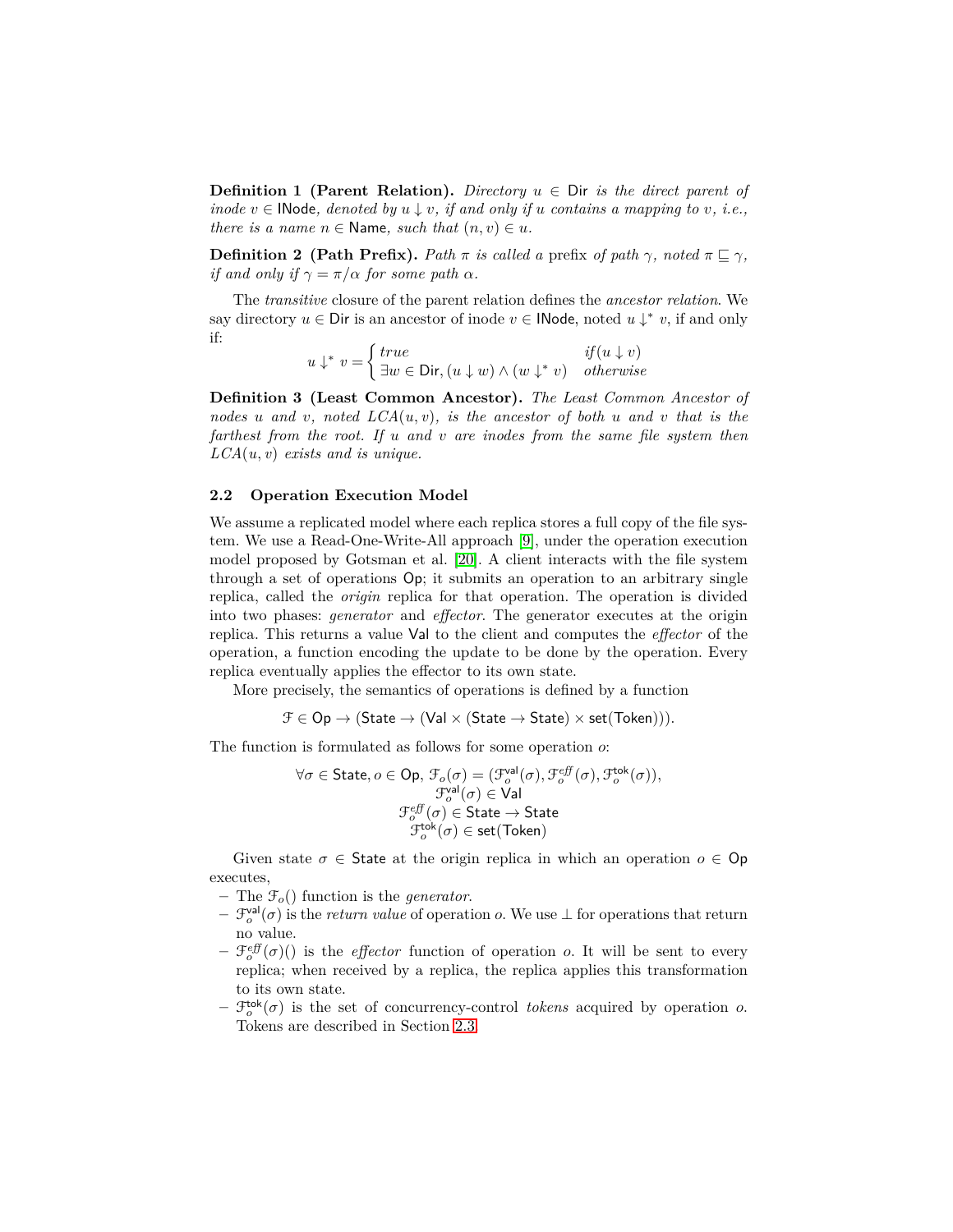$$
\sigma = \mathsf{map}(\mathsf{Name} \mapsto \mathsf{INode}) \qquad n \in \mathsf{Name} \qquad u \in \mathsf{INode}
$$
\n
$$
\mathcal{F}_{\mathsf{add}(n)}(\sigma) \; : \; \begin{cases}\n\mathcal{F}_{\mathsf{add}(n)}^{\mathsf{val}}(\sigma) = \bot, \mathcal{F}_{\mathsf{add}(n)}^{\mathsf{tok}}(\sigma) = \emptyset, u = \mathsf{inode}() \\
\mathcal{F}_{\mathsf{add}(n,u)}^{\mathsf{ed}}(\sigma) = \lambda(\sigma'), \sigma'[n \mapsto u] \\
\mathcal{F}_{\mathsf{remove}(n)}^{\mathsf{val}}(\sigma) \; : \; \begin{cases}\n\mathcal{F}_{\mathsf{remove}(n)}^{\mathsf{val}}(\sigma) = \lambda(\sigma'), \sigma'[n \mapsto u] \\
\mathcal{F}_{\mathsf{remove}(n)}^{\mathsf{ed}}(\sigma) = \lambda(\sigma'), \sigma'[n \mapsto \emptyset] \\
\mathcal{F}_{\mathsf{query}(n)}^{\mathsf{val}}(\sigma) = u \mid \sigma[n \mapsto u]\n\end{cases} \\
\mathcal{F}_{\mathsf{query}(n)}(\sigma) \; : \; \begin{cases}\n\mathcal{F}_{\mathsf{query}(n)}^{\mathsf{val}}(\sigma) = u \mid \sigma[n \mapsto u] \\
\mathcal{F}_{\mathsf{query}(n)}^{\mathsf{val}}(\sigma) = \emptyset \\
\mathcal{F}_{\mathsf{query}(n)}^{\mathsf{d}}(\sigma) = \mathsf{skip}\n\end{cases} \\
\hline \begin{cases}\n\text{Precondition} & \text{Operation} \\
\overline{\mathcal{A}}e \in \mathsf{Node}, (n, e) \in \sigma \quad \mathcal{F}_{\mathsf{add}(n)}(\sigma) \\
\overline{\exists e \in \mathsf{Node}, (n, e) \in \sigma \quad \mathcal{F}_{\mathsf{remove}(n)}(\sigma)}\n\end{cases} \\
\hline \begin{cases}\n\overline{\mathcal{A}}e \in \mathsf{Node}, (n, e) \in \sigma \quad \mathcal{F}_{\mathsf{remove}(n)}(\sigma)\n\end{cases}\n\end{cases}
$$

Fig. 1. A sequential specification of directory

#### **2.3 Concurrency**

A replica is a process that executes a sequence of generator and effector events. An operation  $o$  is *visible* to operation  $o'$  if some replica executes the effector of *o* before the generator of *o'*. We assume *causal consistency*, i.e., the visibility relation is transitive. Two operations that are not related by visibility are said *concurrent*.

The tokens mentioned in the previous section are an abstraction of concurrency control mechanisms. Tokens are related by a symmetric *conflict* relation  $(\infty)$ . If two operations acquire tokens conflicting according to  $\infty$ , then one must be visible to the other. If their tokens do not conflict by  $\bowtie$ , the operations are allowed to be concurrent.

#### **2.4 Example**

Consider a directory *d* in the file system. Figure 1 illustrates a simple implementation of *d* as follows: Let  $\sigma$  denote the state of *d* at the origin replica. State  $\sigma$  is a map of names to inodes, representing the content of the directory. The directory semantics supports operations to add, remove, and query mappings in the directory.

We start with a sequential specification for the directory, shown in Fig. 1. To add an inode to  $d$ , the  $add(n)$  operation's generator in the origin replica, computes return value, tokens, and creates a new inode to prepare its effector if  $\sigma$  satisfies the operation's precondition. The precondition of  $\text{add}(n)$  is that no inode under the same name *n* exists in the directory *d*. We assume a function  $u = \text{inode}()$  to create a new and unique inode identifier *u*. The effector for  $add(n)$ takes name *n* and inode *u* as its arguments, reads state of *d* at the current replica, denoted  $\sigma'$  (which can be different from  $\sigma$ , due to concurrency), and then adds the inode *u* under name *n* to it, denoted by  $\sigma'$ [ $n \mapsto u$ ]. Similarly, to remove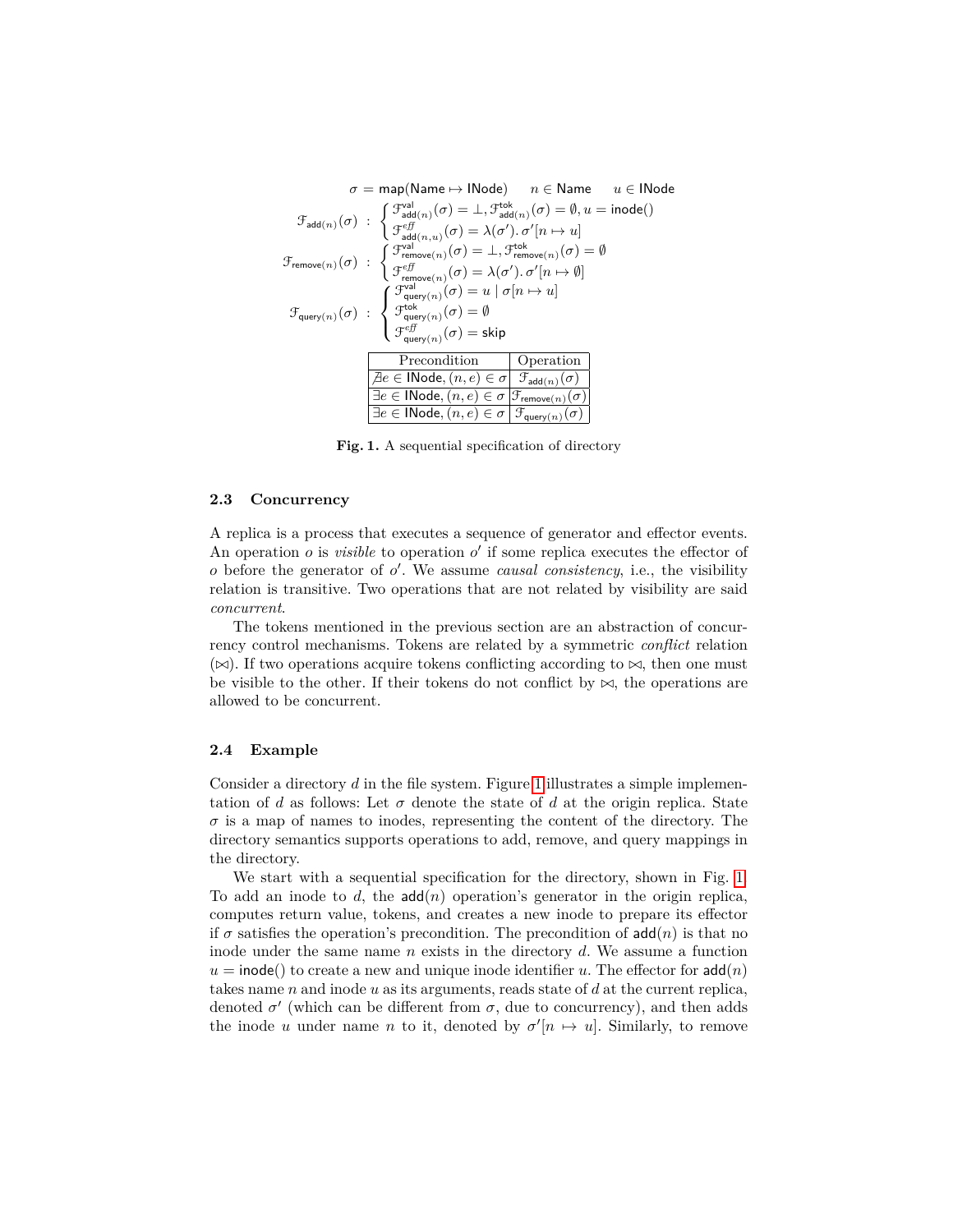an inode named *n* from directory *d*, the remove(*n*) operation's effector, reads the state of directory at each replica, denoted by  $\sigma'$ , and removes the mapping for name *n*, noted by  $\sigma'$ [ $n \mapsto \emptyset$ ]. The **query**(*n*) operation computes the inode *u* mapped to the name *n* at the origin replica, and simply returns *u*, i.e.,  $\sigma[n \mapsto u]$ ; its effect is simply skip where skip =  $(\lambda \sigma'. \sigma')$ .

#### **2.5 CISE Logic and Analysis**

Any replicated system needs to ensure convergence, i.e., executing the same operations produces the same results at different replicas. Furthermore, a given system must maintain a specific integrity *invariant*, i.e., a safety condition over replica states. The invariant of interest for file systems is that its directories form a tree (the *tree invariant*). In this work, we do not consider liveness properties.

To this effect, we leverage CISE [20], a sound logic that allows to verify such safety conditions statically (in polynomial time) for a replicated system with causal consistency. We use the CISE verification tool [31], which takes as input the specification of the system's operations (their preconditions and effects) and of the targeted invariant. The tool checks the following proof rules: *(i)* Individual Correctness: each operation individually maintains the invariant. *(ii)* Commutativity: any two concurrent operations commute (operations that have conflicting tokens need not commute). *(iii)* Stability: every operation's precondition is stable under concurrent updates (but not necessarily against an operation that acquires a conflicting token). A successful analysis proves that *any* execution of the given operations, under the given tokens, maintains the given invariant.

Unsuccessful analysis returns a counter-example, which indicates the problem to the developer. The developer can fix the problem, either by weakening the application semantics, or by strengthening the token system, and then run the check again. This process constitutes *co-design* of the application semantics and of its concurrency control.

# **3 Sequential Specification**

In this section, we first formulate a sequential specification of a Posix-like file system, and prove that this semantics preserves the tree invariant.

#### **3.1 Tree Invariant**

An directory is a map of names to inodes (files or directories). We model the directory structure as a graph, where a directory is a node, and there is an edge from this *parent* directory to each directory that it names (its *children*). The tree main invariant *I* of the file system is the conjunction of the following assertions: (1) The file system has a fixed root node. (2) The root is an ancestor of every other node in the tree. (3) Every node has exactly one parent, except the root, which has none. (Since we ignore symbolic links, a file cannot have several parent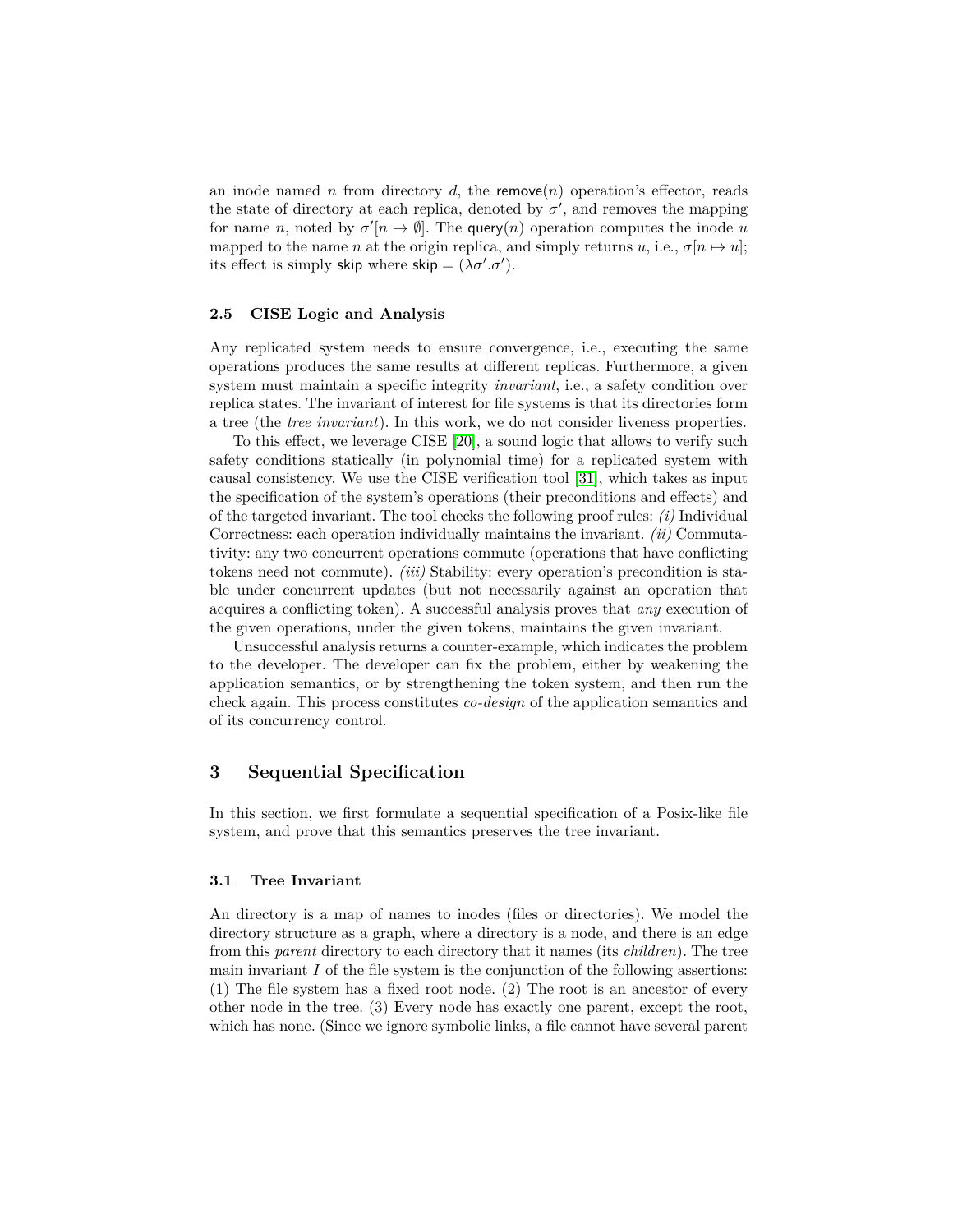| $\sigma = \text{set}(\text{Node})$ $\sigma_{init} = \{root\}$ $n \in \text{Name}$ $c \in \text{Content}$                                                                                                                                                                                                                                                                                                                                                                                                              |
|-----------------------------------------------------------------------------------------------------------------------------------------------------------------------------------------------------------------------------------------------------------------------------------------------------------------------------------------------------------------------------------------------------------------------------------------------------------------------------------------------------------------------|
| $d, d_p, d_{pnew}, d_{pold} \in Dir \quad f \in \mathsf{File}$                                                                                                                                                                                                                                                                                                                                                                                                                                                        |
| $\mathsf{mkdir}(\mathsf{path}) \; : \; \left\{ \begin{array}{l} \mathsf{path} = \pi/n, d_p = \mathcal{L}(\pi), d = \mathsf{inode}() \\ \mathcal{F}^{\mathsf{eff}}_{\mathsf{mkdir}(d_n, n, d)}(\sigma) = \lambda(\sigma'). \, \sigma'. d_p[n \mapsto d] \end{array} \right.$                                                                                                                                                                                                                                           |
| $\textsf{rmdir}(\textsf{path}) \; : \; \left\{ \begin{aligned} & \textsf{path} = \pi/n, d_p = \mathcal{L}(\pi), \\ & \mathcal{F}^{e\textsf{ff}}_{\textsf{rmdir}(d_n,n)}(\sigma) = \lambda(\sigma'). \, \sigma'.d_p[n \mapsto \emptyset] \end{aligned} \right.$                                                                                                                                                                                                                                                        |
| mkfile(path) : $\begin{cases} \text{path} = \pi/n, d_p = \mathcal{L}(\pi), f = \text{inode}() \\ \mathcal{F}_{\text{mkfile}(d_p, n, f)}^{\text{eff}}(\sigma) = \lambda(\sigma'), \sigma'.d_p[n \mapsto f] \end{cases}$                                                                                                                                                                                                                                                                                                |
| $\text{rmfile}(\text{path}) \; : \; \left\{ \begin{aligned} & \text{path} = \pi/n, d_p = \mathcal{L}(\pi), \\ & \mathcal{F}^{eff}_{\text{rmfile}(d_p,n)}(\sigma) = \lambda(\sigma'). \, \sigma'.d_p[n \mapsto \emptyset] \end{aligned} \right.$                                                                                                                                                                                                                                                                       |
|                                                                                                                                                                                                                                                                                                                                                                                                                                                                                                                       |
|                                                                                                                                                                                                                                                                                                                                                                                                                                                                                                                       |
| $\begin{array}{ll} \text{write}(\text{path},\text{c}) & \left\{ \begin{aligned} &f = \mathcal{L}(\text{path}), \\ &\mathcal{F}^{\text{eff}}_{\text{write}(f,c)}(\sigma) = \lambda(\sigma'), \sigma'.f.\text{write}(c) \\ &\text{old} = \pi/n, \text{new} = \gamma/n, d_{p_{old}} = \mathcal{L}(\pi), d = \mathcal{L}(\text{old}), d_{p_{new}} = \mathcal{L}(\gamma), \\ &\mathcal{F}^{\text{eff}}_{\text{mvdir}(d_{p_{old}},n,d_{p_{new}},d)}(\sigma) = \lambda(\sigma'), (\sigma'.d_{p_{old}}[n \mapsto \emptyset];$ |

| Precondition                                                                                                                                                                                      | Operation                                                                 |
|---------------------------------------------------------------------------------------------------------------------------------------------------------------------------------------------------|---------------------------------------------------------------------------|
| $\exists e \in \mathsf{INode}, (n, e) \in d_p \land \mathsf{root} \downarrow^* d_p$                                                                                                               | $\mathcal{F}_{\mathsf{mkdir}(d_p,n,d)}(\sigma)$                           |
| $\exists e \in \mathsf{INode}, m \in \mathsf{Name}, (m, e) \in d \land root \downarrow^* d$                                                                                                       | $\mathcal{F}_{rmdir(d_p,n,d)}(\sigma)$                                    |
| $\exists e \in \mathsf{INode}, (n, e) \in d_p \land \mathsf{root} \downarrow^* d_p$                                                                                                               | $\mathcal{F}_{\mathsf{mkfile}(d_p,n,f)}(\sigma)$                          |
| root $\downarrow^*$ f                                                                                                                                                                             | $\mathcal{F}_{\text{rmfile}(d_p,n,f)}(\sigma)$                            |
| root $\downarrow^*$ f                                                                                                                                                                             | $\mathcal{F}_{\text{write}(f, c)}(\sigma)$                                |
| $\overline{\not\exists e\in\mathsf{INode},(n,e)\in d_{p_{new}}}\wedge \mathsf{root}\downarrow^*d\wedge d_{p_{old}}\downarrow d \mathcal{F}_{\mathsf{mvdir}(d_{p_{old}},n,d_{p_{new}},d)}(\sigma)$ |                                                                           |
| $\wedge \text{root} \downarrow^* d_{p_{new}} \wedge d \downarrow^* d_{p_{new}}$                                                                                                                   |                                                                           |
| $\exists e \in \mathsf{INode}, (n, e) \in d_{p_{new}} \wedge root \downarrow^* f$                                                                                                                 | $\big \mathcal{F}_{\textsf{mville}(d_{p_{old}},n,d_{p_{new}},f)}(\sigma)$ |
| $\wedge d_{p_{old}} \downarrow f \wedge root \downarrow^* d_{p_{new}}$                                                                                                                            |                                                                           |

**Fig. 2.** A sequential hierarchy file system design

directories.) (4) The directory graph is acyclic. (5) The names in a directory are unique with respect to that directory. Formally:

> $I = \forall e_1, e_2 \in \mathsf{INode}, d_1, d_2 \in \mathsf{Dir}, n_1, n_2 \in \mathsf{Name}, \pi, \pi' \in \mathsf{Path}$ (1) r*oot* ∈ INode  $(2) \wedge e_1 \neq root \implies root \downarrow^* e_1$  $(3) \wedge (d_1 \downarrow e_1 \wedge d_2 \downarrow e_1 \implies d_1 = d_2 \wedge e_1 \neq \text{root})$  $(4) \wedge (d_1 \downarrow^* d_2 \wedge d_2 \downarrow^* d_1 \implies d_1 = d_2)$  $(5) \wedge (\pi/n_1 \mapsto e_1 \wedge \pi/n_2 \mapsto e_2 \wedge e_1 \neq e_2 \implies n_1 \neq n_2)$

## **3.2 File System Operations**

The file system semantics that we study in this paper consists of a set of operations, which abstract the Posix commands to manipulate the tree structure and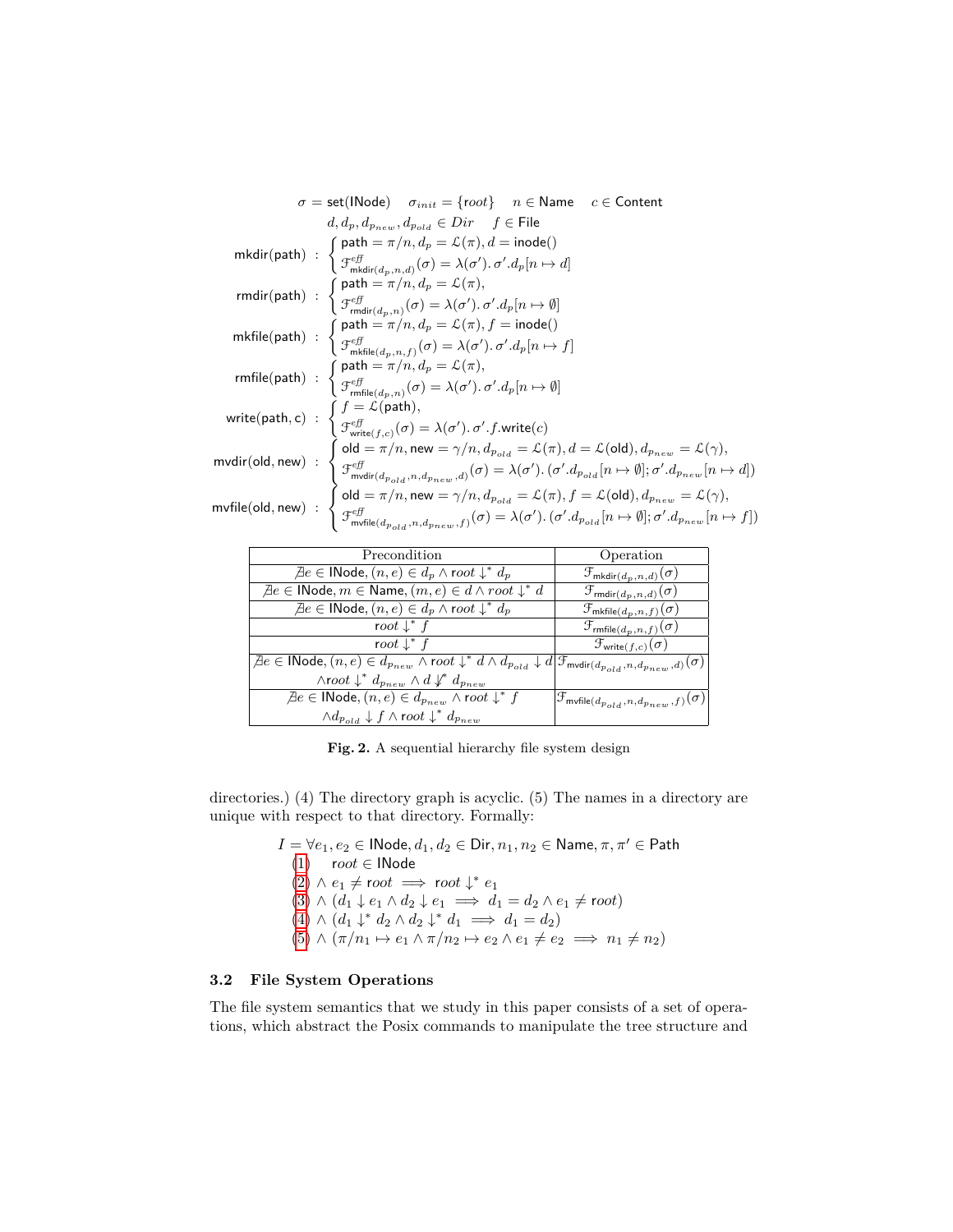to update file content. They include *creating*, *deleting*, and *renaming* directories or files, and modifying files. We identify a file or a directory by a path. Given the path argument of an operation, a *resolution* function  $\mathcal{L}$  is executed at the operation's origin replica to find the inode located in the path,

## $\mathcal{L}:$  Path  $\rightarrow$  INode.

Figure 2 shows a sequential specification of the file system. We denote *σ* the state of the file system, and the dot notation, for instance  $\sigma.e$ , to refer to a particular inode *e* in it.

We assume that update operations return no value, i.e.,  $\mathcal{F}_o^{\text{val}}(\sigma) = \perp$ , and an exclusive token is assigned to each operation that forbids the concurrent execution of these operations. For complex operations like move operation, whose effect updates two directories, indicated by old and new, we use semicolon to denote a sequence of changes over the file system state. We assume that inodes have unique identifiers across replicas. The arguments to the effector of some operation includes the inode determined by the generator, rather than its path; this is unnecessary in the sequential specification but will prove useful when we consider concurrent updates.

For instance, consider that Alice wants to create a new directory using the operation mkdir(*/share/album/paris*). In Alice's replica of the file system, this resolves to creating name to name *paris*, within the directory whose path is  $/\text{share}/\text{album}$ , which evaluates to inode  $d_p$  (subscript *p* stands for "parent"). A minimal precondition is that *d<sup>p</sup>* exists, and it does not contain name *paris*. If satisfied, effector  $\mathcal{F}^{ef\!f}_{m\mathbf{k}}$  $\sum_{\text{mkdir}(d_p, "paris", d)}^{\text{eff}}$  is generated and sent to all replicas. On delivering the effector, every replica (including Alice's) applies its effect, which is to create the new directory  $d$ , and to update the parent directory  $d_p$  by mapping the name "*paris*" to directory *d*, denoted by  $d_p$ [*paris*  $\mapsto d$ ]. Note, we use the notation  $f$ .write $(c)$  for writing the content  $c$  into a file  $f$ .

We apply the CISE effector safety to check if the file system operations preserve the tree invariant in isolation, with the minimal preconditions of the previous paragraph (since no operations are concurrent, the other two rules are void). The CISE tool returns an error for mvdir. The associated counter-example shows that the source directory must not be an ancestor of the destination directory, because otherwise, a cycle occurs. The developer strengthens the pre-condition to avoid this; with this stronger specification, the tool indicates that mvdir is now safe. We proceed similarly for the other operations, thus co-designing the sequential specification. Finally, we reach the specification illustrated in Fig. 2, which is proved safe.

# **4 Concurrent Specification**

In this section, we extend the sequential semantics to support concurrent users. We present a concurrent specification of the file system that *optimistically* accepts all concurrent updates, and resolves conflicts but it trades the sequential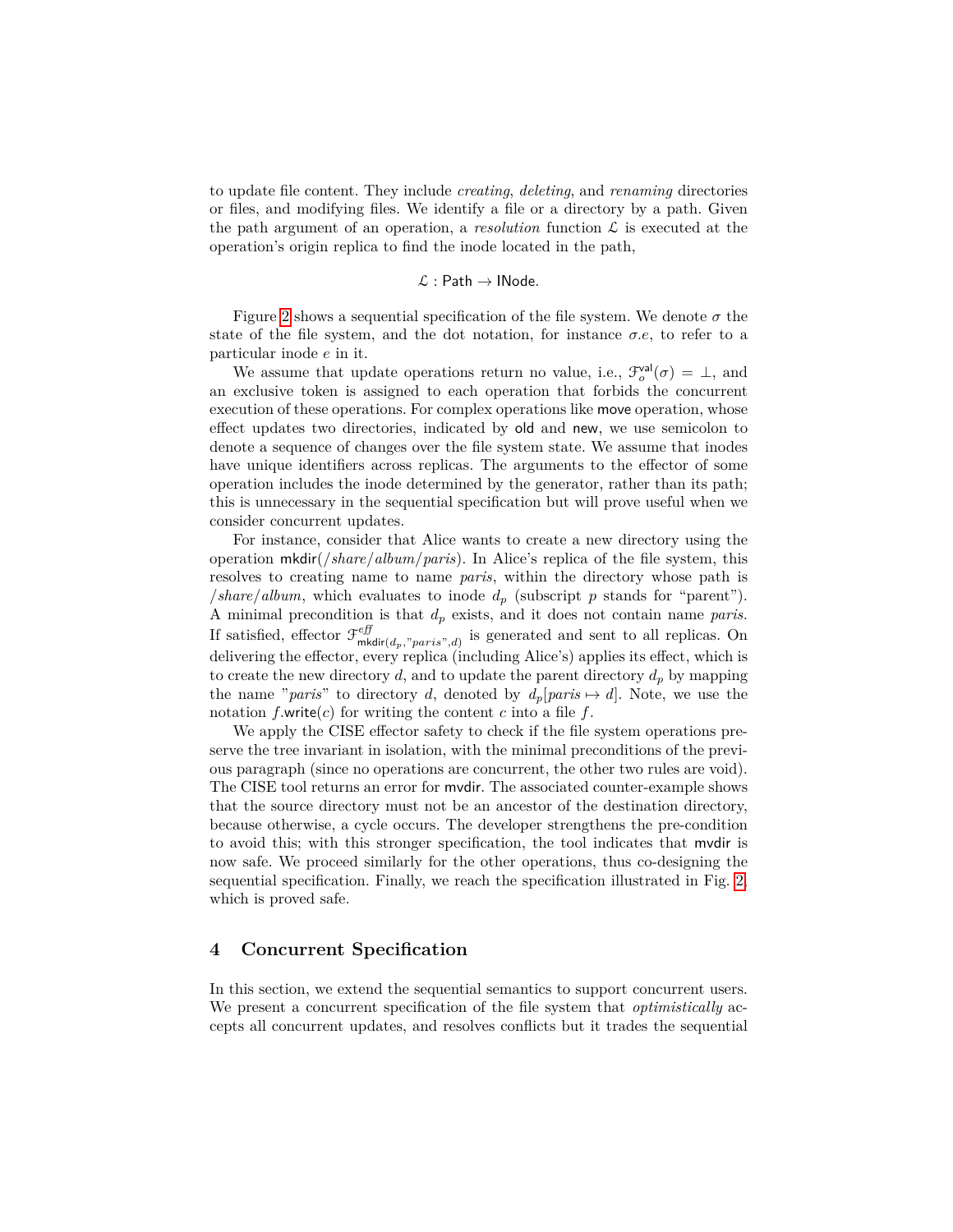$$
\sigma = (d \times \rho) \qquad d = \text{map}(\text{Name} \mapsto \text{INode}) \qquad \rho = \text{map}(\text{INode} \mapsto \text{INode})
$$
\n
$$
n \in \text{Name} \qquad u, v, w, e_1, \dots, e_k \in \text{Dir}
$$
\n
$$
\mathcal{F}_{\text{add}(n)}(\sigma) = \bot, \qquad \mathcal{F}_{\text{add}(n)}^{\text{tok}}(\sigma) = \emptyset, u = \text{inode})
$$
\n
$$
\mathcal{F}_{\text{add}(n)}(\sigma) = \bot, \qquad \mathcal{F}_{\text{add}(n)}^{\text{tok}}(\sigma) = \emptyset, u = \text{inode})
$$
\n
$$
\mathcal{F}_{\text{add}(n)}(\sigma) = \lambda(\sigma').(\text{IF}(\sigma'.d[n \mapsto v] \wedge w == v \bigoplus u))
$$
\n
$$
(\sigma'.d[n \mapsto w], \sigma'.\rho[u \mapsto w, v \mapsto w])(\sigma'.d[n \mapsto u], \sigma'.\rho)
$$
\n
$$
\mathcal{F}_{\text{remove}(n)}(\sigma) = \bot, \qquad \mathcal{F}_{\text{remove}(n)}^{\text{tok}}(\sigma) = \emptyset,
$$
\n
$$
\mathcal{F}_{\text{remove}(n)}(\sigma) = \lambda(\sigma').(\text{IF}(\sigma'.d[n \mapsto w] \wedge \sigma'.\rho[u \mapsto w])
$$
\n
$$
(\sigma'.d, \sigma'.\rho[u \mapsto \emptyset])(\sigma'.d[n \mapsto \emptyset], \sigma'.\rho)
$$
\n
$$
\mathcal{F}_{\text{query}(n)}(\sigma) = w \mid d[n \mapsto w] \wedge (\rho[e_1 \mapsto w, e_2 \mapsto w, \dots, e_k \mapsto w]
$$
\n
$$
\implies w = e_1 \bigoplus e_2 \dots \bigoplus e_k)
$$

**Fig. 3.** A concurrent specification of directory *d*

Posix semantics for availability. The concurrent design exploits Conflict-Free Replicated Data Types (CRDT) [42] to address conflicts. CRDTs include many useful data types, such as counters, sets, graphs, and maps, which encapsulate conflict resolution policies for automatically merging the effects of operations performed on each object concurrently.

#### **4.1 File System Objects as CRDTs**

We use the idea of CRDTs to carefully design conflict-free replicated file system objects, which ensures convergent outcomes reflecting effects of all operations performed to each file or directory at different replicas. To this goal, we first discuss conflict cases that may occur as a result of concurrent execution of file system operations, and then propose the concurrent file system semantics, which converges by design.

#### **4.2 Name Conflict**

Users may perform concurrent updates to a directory. Concurrently adding or moving inodes under the same name in the same directory is problematic because it violates the name uniqueness property in the tree invariant (*name conflict*).

To address such conflicts, we define a merge operator  $\bigoplus$ . The merge operator L may have different merge semantics depending on directories or files, or may be different for different files. We choose the following merge semantics: concurrently adding or moving two directories under the same name to the same parent directory merges these directories, i.e., takes their union. For files with the same name, the merge semantics renames files by appending a replica-specific suffix to a locally-unique file name. We assume that type of each file system object is embedded in its name, and hence name conflicts between files and directories cannot occur.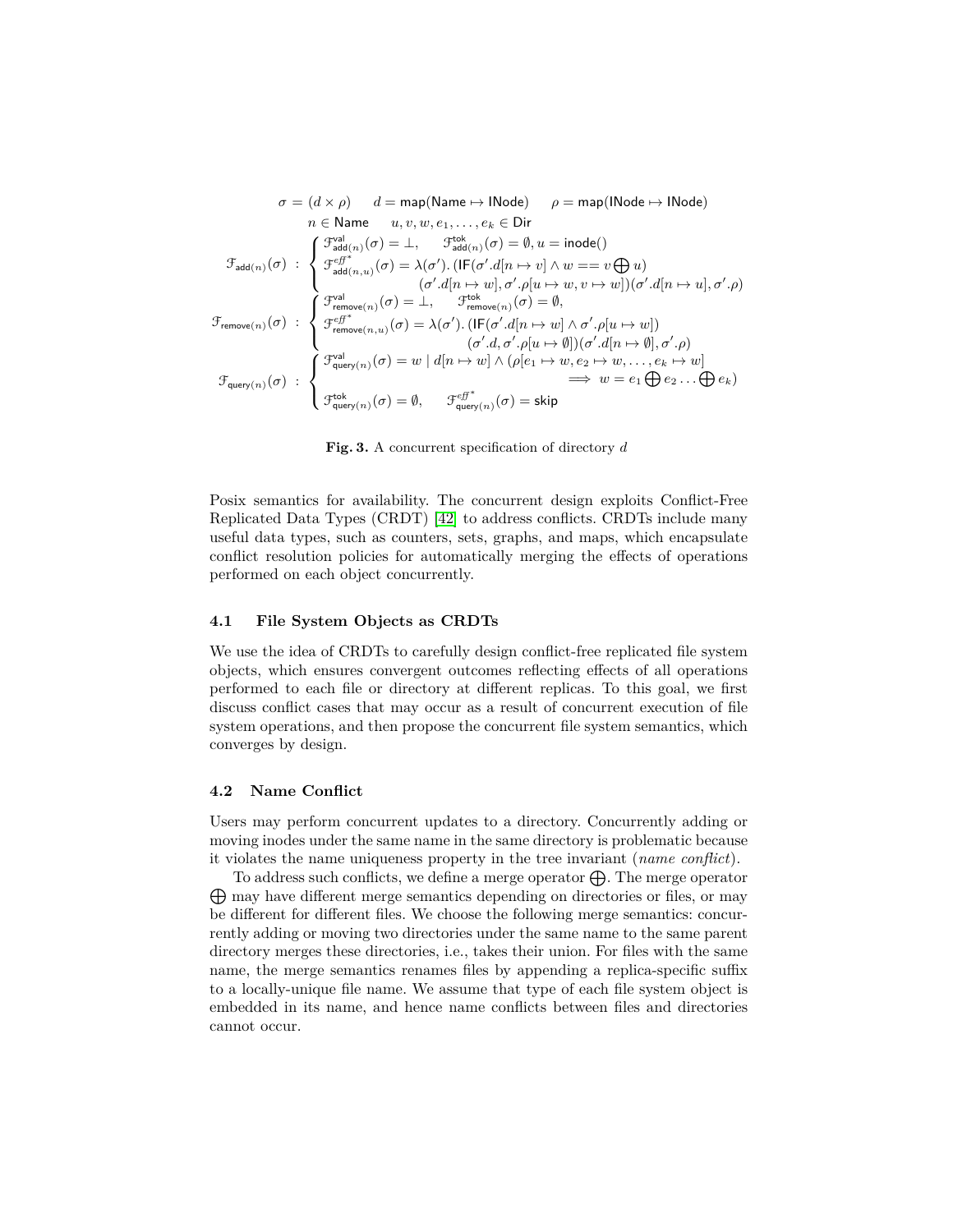**Definition 4 (Union Merge Function).** *Let u and v be two different directories with the same name n under parent directory dp. We define the union merge of u and v as follows:*

$$
w = u \bigoplus v \mid d_p[n \mapsto w] \land (\forall e \in \mathsf{INode}, u[\mathsf{-} \mapsto e] \lor v[\mathsf{-} \mapsto e] \implies w[\mathsf{-} \mapsto e])
$$

*Where w is a new directory whose content is union of contents of directories u and v. The merge function is recursively applied to sub-directories if there are naming conflicts.*

A concurrent effector may still use the old directories *u* and *v*. To solve this problem, each replica's state has map  $\rho$ , which keeps a record of the equivalence relation between the directories and their merged directory e.g.,  $\rho[u \mapsto w, v \mapsto w]$ where  $w = u \bigoplus v$ . Thus, when a replica receives an effector updating a directory, the replica first queries the equivalence relation  $\rho$  to check if the directory has been merged. Unused identifiers can be garbage-collected and removed from *ρ*. For brevity, we do not attempt to formalise this property.

#### **Definition 5 (Rename Merge Function).**

*Let u and v be two files with the same name n under the same parent directory*  $d_p$ *, which originally are generated in replica*  $r_1$  *and*  $r_2$ *, respectively. A merge decision to solve the file name conflicts would be to change the names by adding the replica's suffixes to the original name. Thus, we define the rename merge function of files u and v as follows:*

$$
u \bigoplus v : d_p[n_1 \mapsto u, n_2 \mapsto v]
$$

*Where*  $n_1 = n + r_1$  *and*  $n_2 = n + r_2$  *are new unique names mapped to u, and v respectively.*

The merge operator must satisfy the following properties:

 $-u \bigoplus u = u \quad (idempotent)$  $-u \bigoplus v = v \bigoplus u$  (*commutative*)  $-u \bigoplus (v \bigoplus w) = (u \bigoplus v) \bigoplus w$  (assosiative)

where *u*, *v*, and *w* are file system objects.

Figure 3 illustrates the concurrent implementation of directory *d* using the merge operator.  $\mathcal{F}_o^{eff^*}$  is the effector of operation *o* that integrates the merge policy for managing name conflicts. The directory's state  $\sigma$  consists of two maps: *d* that is a map of names to inodes, representing the directory's content, and *ρ* that is a map of inodes to inodes, tracking the equivalence relation of merged sub-directories in *d*. The  $\text{add}(n)$  operation creates a new inode *u*; its effector reads the directory's state at each replica, denoted by  $\sigma'$ , and if there is no name conflict, it simply adds the pair (*n, u*) to the directory's content, denoted by  $\sigma'$ .d[ $n \mapsto u$ ]. For simplicity, we assume the name *n* refers to a directory. In the case where a directory  $v$  is concurrently added under the same name  $n$ ,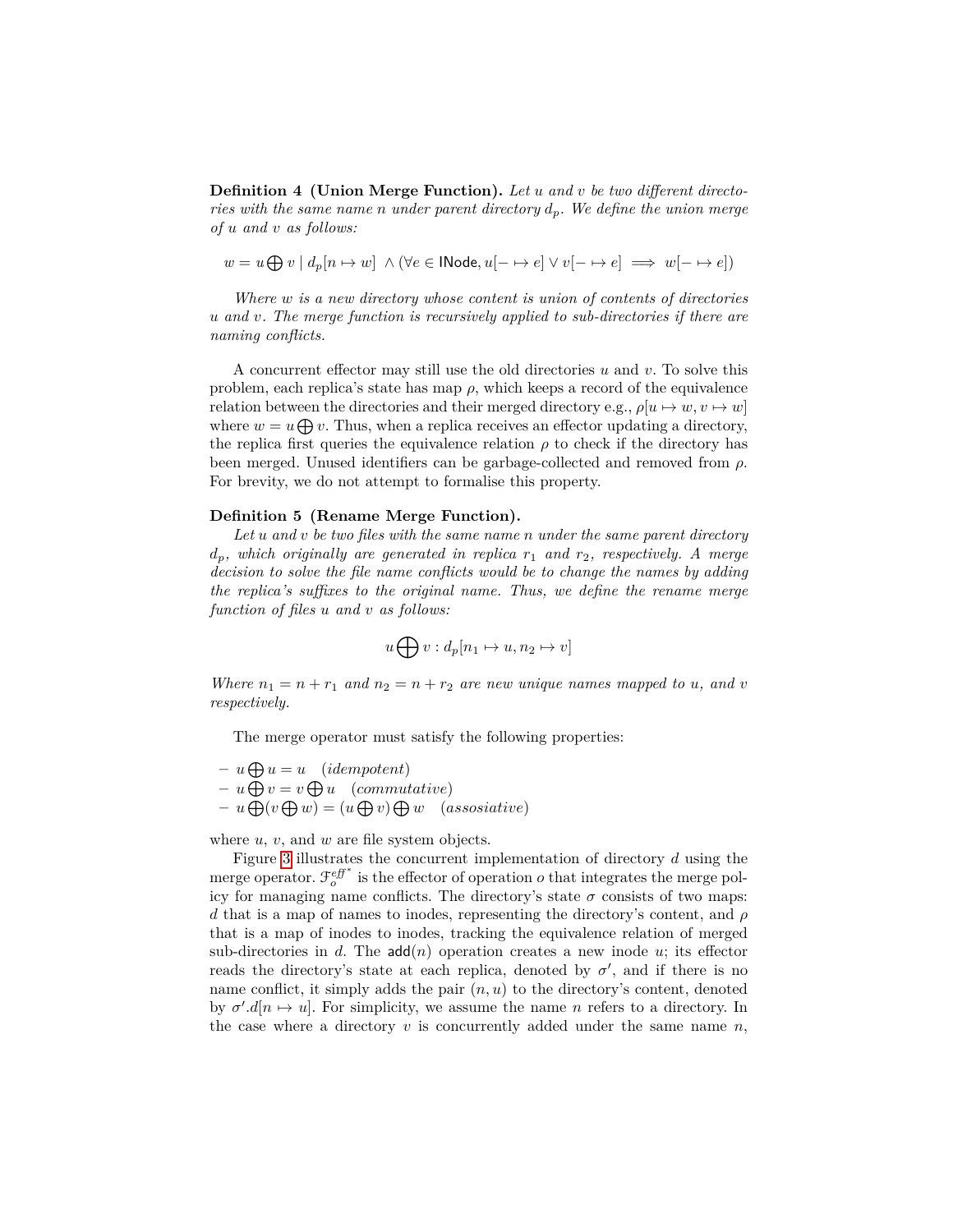$$
\sigma = \text{set}(\text{INode}) \quad \sigma_{init} = \{\text{root}\} \quad \text{Token} = \emptyset \quad \bowtie = \emptyset
$$
\n
$$
\text{mkdir}(\text{path}) \quad : \quad \begin{cases}\n\text{path} = \pi/n, d_p = \mathcal{L}(\pi), d = \text{inode}() \\
\mathcal{F}_{\text{mkdir}}^{eff}(\sigma_{p,n,d})(\sigma) = \lambda(\sigma'), (\mathcal{F}_{\text{add}(n,d)}^{eff}) (\sigma', d_p); \text{recurAdd}(\sigma', d_p)) \\
\text{rmdir}(\text{path}) \quad : \quad \begin{cases}\n\text{path} = \pi/n, d_p = \mathcal{L}(\pi), d = \mathcal{L}(\text{path}) \\
\mathcal{F}_{\text{mdir}}^{eff}(\sigma_{p,n,d})(\sigma) = \lambda(\sigma'), (\mathcal{F}_{\text{remove}(n)}^{eff}) (\sigma', d_p)) \\
\text{pkfile}(\text{path}) \quad : \quad \begin{cases}\n\text{path} = \pi/n, d_p = \mathcal{L}(\pi), f = \text{inode}() \\
\mathcal{F}_{\text{mfdic}}^{eff}(\sigma_{p,n,f})(\sigma) = \lambda(\sigma'), (\mathcal{F}_{\text{remove}(n)}^{eff}(\sigma', d_p); \text{recurAdd}(\sigma', d_p))\n\end{cases} \\
\text{rmfile}(\text{path}) \quad : \quad \begin{cases}\n\text{path} = \pi/n, d_p = \mathcal{L}(\pi), f = \text{inode}() \\
\text{path} = \pi/n, d_p = \mathcal{L}(\pi), f = \mathcal{L}(\text{path}) \\
\text{f}_{\text{mfile}(d_p,n,f)}^{eff}(\sigma) = \lambda(\sigma'), (\mathcal{F}_{\text{eff}}^{eff}) (\sigma', d_p))\n\end{cases} \\
\text{write}(\text{path}, \text{c}) \quad : \quad \begin{cases}\nf = \mathcal{L}(\text{path}) \\
\text{f}_{\text{mfile}(d_p,n,f)}^{eff}(\sigma) = \lambda(\sigma'), \text{f\_write}(c); \text{recurAdd}(\sigma', f) \\
\text{dld} = \pi/n, \text{new} = \gamma/n, d_{p_{old}} = \mathcal{L}(\pi) \land d = \mathcal{L}(\text{old}), d_{p_{new}} = \mathcal{L}(\gamma) \\
\text{dld} = \pi/n, \text{new} = \gamma/n, d_{p_{old}} = \mathcal{
$$

**Fig. 4.** A concurrent specification of the file system (fully asynchronous)

in such a way that  $w = u \bigoplus v$ , the effector adds the pair  $(n, w)$  to the directory's content, and updates the directory's equivalence relation  $\rho$  by adding the corresponding equivalence into, denoted by  $\sigma' \cdot \rho[u \mapsto w, v \mapsto w]$ . Similarly, the remove( $n$ ) operation's effector simply removes the mapping for name  $n$  from the directory's content at each replica, denoted by  $\sigma' d[n \mapsto \emptyset]$ . If *u* is a directory which is merged into new directory *w* due to name conflicts, i.e.,  $\sigma'.d[n \mapsto w]$  and  $\sigma'$ .*ρ*[ $u \mapsto w$ ], the effector removes equivalence mapping for *u* from the relation *ρ* at each replica, i.e.,  $\sigma'$ . $\rho[u \mapsto \emptyset]$ . The query $(n)$  operation computes the directory mapped to the name *n* by first reading the relation  $\rho$  at the origin replica and computing all directories  $e_{i_1 \lt i \lt k}$  concurrently added to the directory's content *d* under the name *n*, and returns *w*, where  $w = e_1 \bigoplus e_2 \bigoplus \ldots \bigoplus e_k$ .

#### **4.3 Remove/Update Conflict**

A different kind of conflict happens when a replica updates an inode, while another replica concurrently removes the inode. This kind of conflict is called a *remove/update conflict*. For instance, when a replica receives an operation to add directory *u* to directory *v*, if directory *v* has been removed by a concurrent user, the operation execution results in an unreachable directory *u*.

The replicated data types support two main approaches, called *add-wins* and *remove-wins*, to address this problem. They differ by the result of concurrent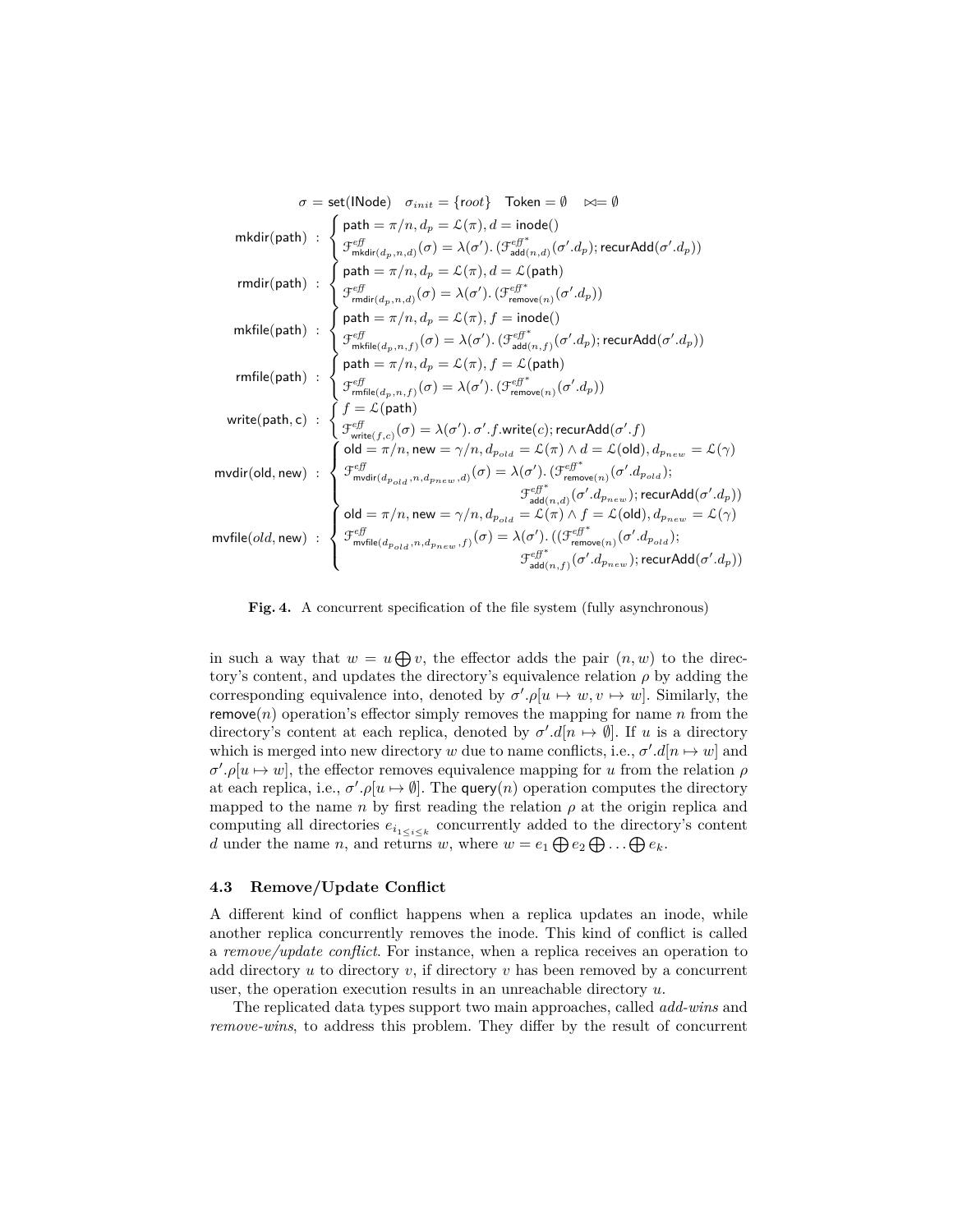

**Fig. 5.** Counter-example for violation of tree invariant due to of concurrent moves

add and remove of the same elements. In the add-wins semantics, when there are concurrent add or remove of the same element, add wins and the effects of concurrent remove operations are ignored. Remove-wins follows the opposite semantics. When an element is removed, any concurrent updates of the same element are lost.

Given the directory semantics in Fig. 3, concurrent adding inodes into the same directory *d* commute since each inode is unique. Concurrent removes commute because removing different inodes has independent effects, and removing the same inode is identical. Moreover, concurrent adding and removing inodes to the same directory *d* commute, i.e., the add wins because the unique inode created by add operation cannot be observed by remove operation.

Figure 4 illustrates a concurrent specification of the file system. The concurrent semantics is token-free, and relies on the effectors  $\mathcal{F}_{\text{add}}^{eff^*}$ , and  $\mathcal{F}_{\text{remove}}^{eff^*}$  presented in Fig. 3 to handle name conflicts occurring within a directory. Following the add-wins semantics, function recurAdd(*d*) recursively re-creates the removed directories, which have been concurrently updated. The function takes an inode, e.g., directory *d*, as input, and then checks whether the directory is reachable by the root, if not, the *full* directory's path from the root is re-created as follows:

$$
\mathsf{recurAdd}(d) = \mathcal{F}^{eff^*}_{\mathsf{add}(n,d)}(d.\mathsf{Parent}) + \mathsf{recurAdd}(d.\mathsf{Parent})
$$

where *d*.Parent is parent of *d*. The function recurAdd $(d)$  uses the effector F *eff* <sup>∗</sup>  $\frac{f^{eff}}{\text{add}(n,d)}(d.\textsf{Parent})$  to re-add a removed directory *d* into its parent directory.

For instance, consider the concurrent semantics of mkdir(path) operation for creating a new empty directory identified by the path argument. In the origin replica, this operation resolves to creating name to name *n*, within the directory whose path is  $\pi$ , which evaluates to inode  $d_p$ . Its sequential semantics is to create the new directory  $d$ , and to update the parent directory  $d_p$  by mapping the name *n* to directory *d*. However, concurrent conflicts may arise: 1) other directories concurrently added or moved into parent directory  $d_p$  under the same name  $n$ , 2) the directory  $d_p$  has been removed concurrently. To address name conflicts when applying mkdir effector on directory  $d_p$  in any replica state  $\sigma'$ , the concurrent semantics uses the name conflict resolutions given by  $\mathcal{F}^{\text{eff}}_{\text{add}}$  $\det^{\epsilon_{eff}^{e}}(\sigma'.d_p).$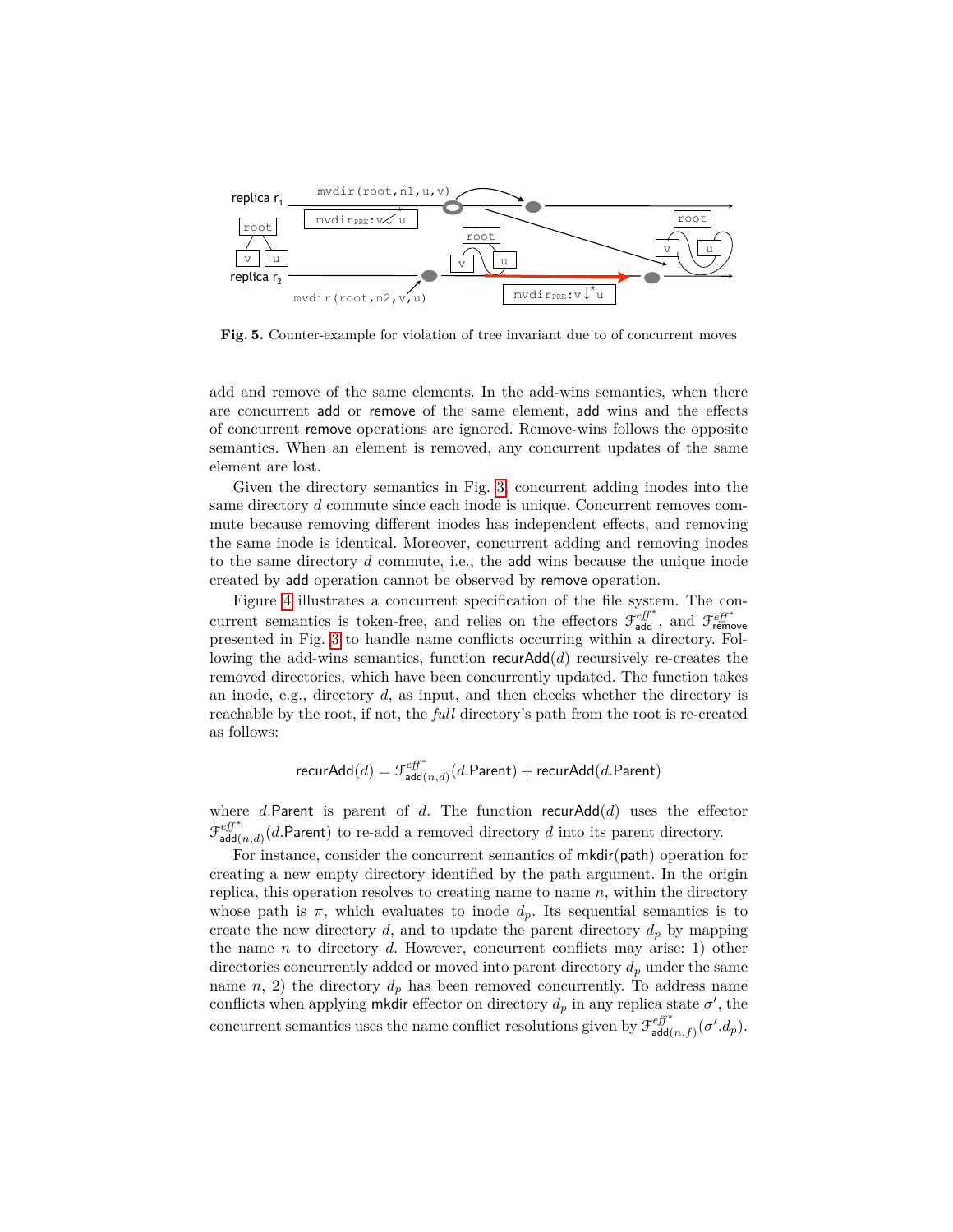

**Fig. 6.** Asynchronous solution design for conflicting move operations



**Fig. 7.** Avoiding concurrent execution of conflicting moves

The concurrent semantics also uses function recurAdd( $\sigma'$ . $d_p$ ), which re-creates directory  $d_p$  if it has been removed concurrently from the replica state  $\sigma'$ .

We remark that removing a directory does not actually delete the directory, as it only removes the mapping for the directory from its parent, as the directory exists but is unreachable. Re-creating a directory adds it into its parent directory again. Therefore, if multiple replicas concurrently re-create directory *d*, they all will end up with the same state.

We use the CISE-enabled analysis to verify the concurrent design. The commutativity analysis verifies that the concurrent operations results in a convergent state because all possible pairs of concurrent operations commute. The application of the CISE stability analysis for the concurrent file system design verifies that most operations of the file system can execute without synchronisation, and only concurrent move operations may violate the tree invariant. The precondition of move directory operation is not *stable* when there is another concurrent move operation. Figure 5 illustrates a counter-example: consider a file system with three directories, root, *u* and *v*, replicated at two replicas. Initially, the r*oot* is parent of *u* and *v*. One replica asks to move directory *u* named *n* under directory *v* using the move operation mvdir(root,  $n, u, v$ ). The precondition of this move operation is true, i.e., the directory  $u$  is not an ancestor of directory *v*. However, concurrently, another replica moves directory *v* under directory *u*, and hence, the precondition of move is not true any more. If indeed we were to continue and apply the effect of the first move operation, we come to the state, with a cycle of *u* and *v*, disconnected from the r*oot*. Obviously, it is not a tree.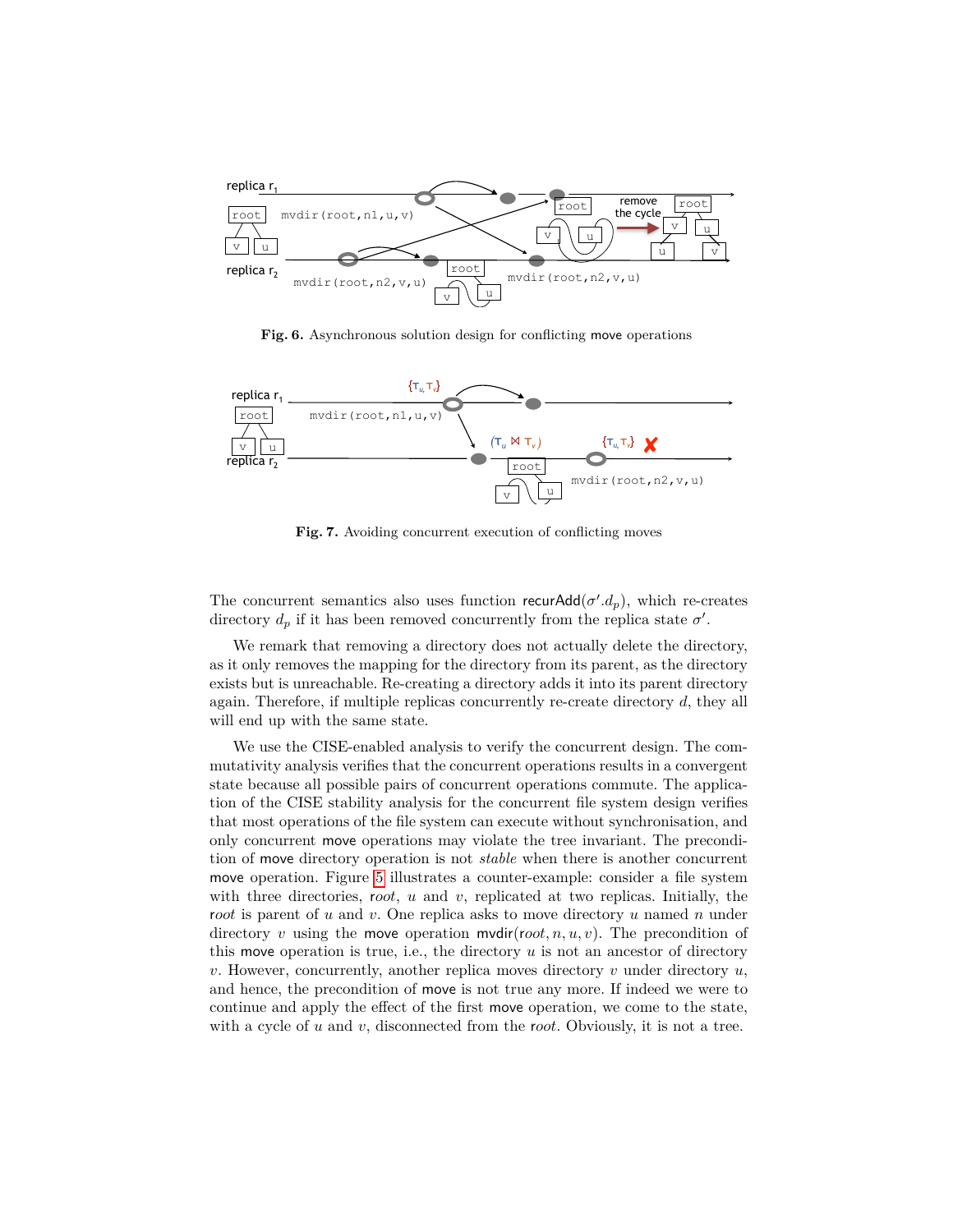| Effector                                            | Tokens                                                                                                                                 |  |  |
|-----------------------------------------------------|----------------------------------------------------------------------------------------------------------------------------------------|--|--|
| $ \mathsf{mvdir}(d_{p_{old}}, n, d_{p_{new}}, d) $  |                                                                                                                                        |  |  |
|                                                     | $\begin{cases} \tau_d, \tau_{d_{prev}} \} \cup \\ \{\tau_e \mid e \in \text{Dir} \wedge e \downarrow^* d_{p_{new}} \wedge \end{cases}$ |  |  |
|                                                     | $LCA(d, d_{p_{new}}) \downarrow^* e$                                                                                                   |  |  |
| $ \textsf{mvfile}(d_{p_{old}}, n, d_{p_{new}}, f) $ |                                                                                                                                        |  |  |

**Table 1.** Required tokens for the mostly-asynchronous file system

#### **5 Fully-Asynchronous File System**

If high performance and availability of update operations are important to the file system application, a simple approach to fix move conflicts is to allow move operations to execute without restriction, and to repair the tree invariant violations after the fact. Thus, we design a fully-asynchronous file system that accepts all concurrent operations, and if cycles occur due to concurrently moving two directories *u*, and *v*, it has a merge function, which will duplicate all directories in the cycle. For instance, in Fig. 6, the cycle between directories *u* and *v* is removed by making copies of the directories *u* and *v*. This merge semantics is used in real file systems, such as geoFS [45].

We use the CISE analysis to verify the merge semantics for move operations. The analyser proves that the merge function is commutative, and also guarantees the tree invariants.

## **6 Mostly-Asynchronous File System**

One alternative approach for handling move conflicts is to add synchronisation in order to avoid concurrent execution of move operations that would violate the tree invariant. Thus, we co-design the file system semantics, in which the common operations run in asynchronous mode, and only some move directory operations need to be synchronised.

A developer may define a mutually exclusive token for each inode  $e \in \mathsf{INode}$ :  $\tau_e$ , such that  $\tau_e \bowtie \tau_e$ . To ensure that cycles do not happen, we assign a set of tokens to each move operation. For any pair of move operations, if their tokens are conflicting, only one of them can take effect, because token semantics requires that the operations exchange messages, which ensures that one of the operations is aware of the other. However, other move operations are causally independent, and hence can proceed in parallel.

Using the CISE analysis, we identify and verify the necessary and sufficient token assignments for move directory operations ensuring the tree invariant in any possible executions.

**Lemma 1.** *Assume a* move *directory operation moving directory d into its destination directory*  $d_{p_{new}}$ *. Let set A be the set of ancestors of the destination* directory  $d_{p_{new}}$  up to  $LCA(d, d_{p_{new}})$ . Token set  $T = {\tau_d, \tau_{d_{p_{new}}}} \cup {\tau_e | e \in A}$ *represents the necessary and sufficient tokens required by the* move *directory operation.*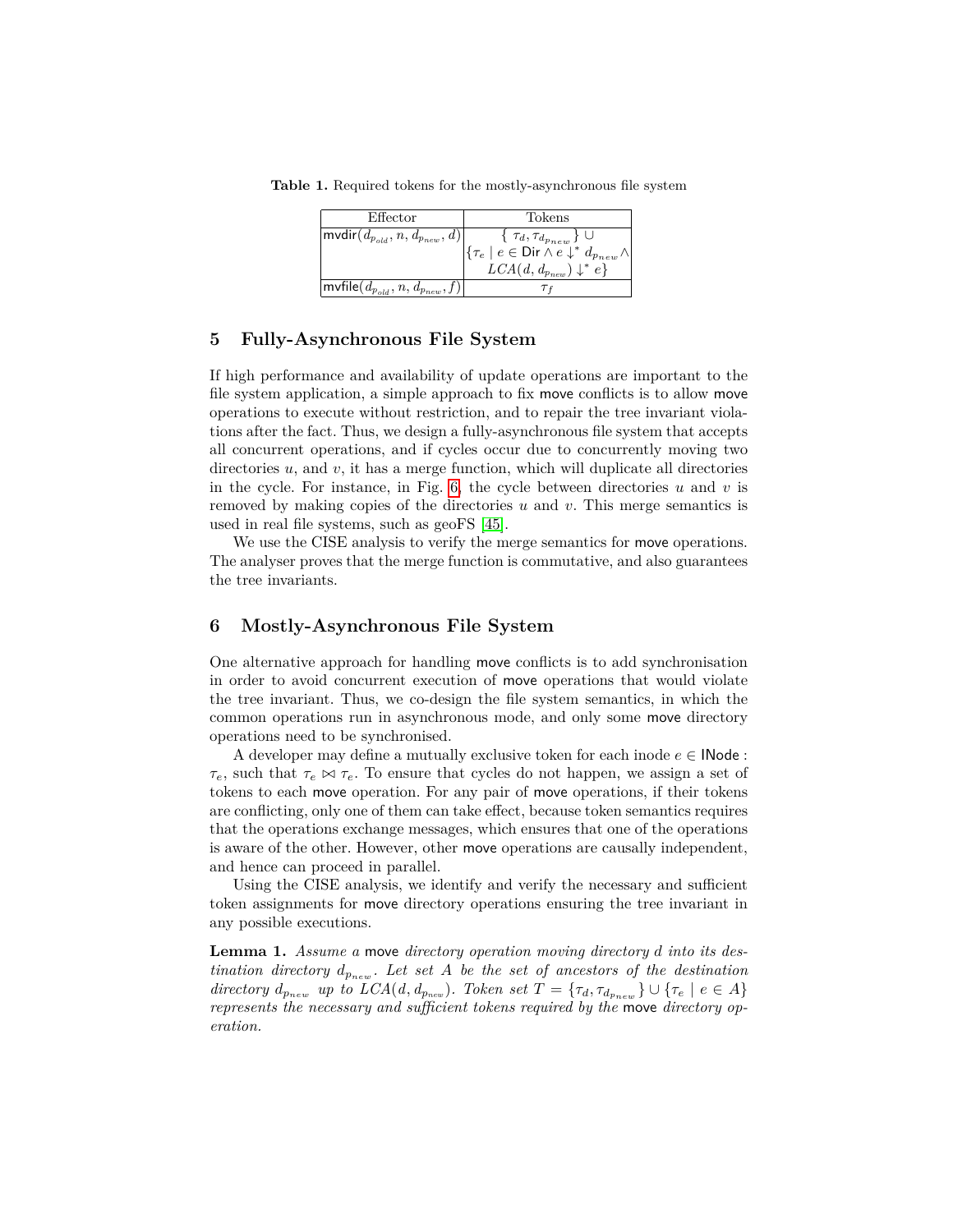*Proof.* First, we follow the CISE analysis to prove that the set *T* is indeed sufficient for maintaining the tree invariant. To this goal, we prove that precondition of move operation is stable against all concurrent move operations allowed by the tokens. Assume operation  $\mathcal{F}_{\mathsf{mvdir}(d_{p_{old}}, n, d_{p_{new}}, d)}$  moving directory *d* located in the parent directory  $d_{p_{old}}$  to its new parent directory  $d_{p_{new}}$ . The operation is associated with tokens  $\tau_d$ , and  $\tau_{d_{pnew}}$  over the directory *d* and  $d_{p_{new}}$ , and a set of tokens *τe*, for all directories *e*, which are ancestors of the new parent directory  $d_{p_{new}}$  up to  $LCA(d, d_{p_{new}})$ .

The precondition of move operation requires that (1) directory  $d_{p_{old}}$  is the parent of directory *d*, and (2) directory *d* is not reachable from  $d_{p_{new}}$ . The first assertion becomes false when another move operation concurrently moves directory *d*. Token  $\tau_d$  in set *T* disallows this concurrent execution. The second assertion will be violated when another move operation concurrently move directory  $d_{p_{new}}$ under directory *d*. Acquiring token  $\tau_{d_{prev}}$  and the tokens over  $d_{p_{new}}$ 's ancestors in set *T* forbids such concurrent situation.

However, we only need to acquire tokens over ancestors of  $\tau_{d_{p_{new}}}$  up to the least common ancestor of *d* and  $\tau_{d_{p_{new}}}$ . We use contradiction to support this claim. For brevity, we use  $\textsf{mvdir}(d_{p_{new}}, d)$  to indicate moving directory *d* in to directory  $d_{p_{new}}$ . Let assume that the ancestors' tokens up to the  $LCA(d, d_{p_{new}})$ is not sufficient, and a cycle is created as follows:

$$
a \downarrow c \ldots \downarrow d_{p_{new}} \downarrow d \ldots b \downarrow a
$$

Where *c*, *b*, *a* are directories. This happens when there are move operations concurrently moving the  $d_{p_{new}}$ 's ancestors, which are located above the *LCA*(*d*,  $d_{p_{new}}$ ). The left side of this cycle ( $a \downarrow c \ldots \downarrow d_{p_{new}} \downarrow d$ ) indicates that there is an operation  $m$ vdir $(a, c)$  concurrently moving one of common ancestors of  $d_{p_{new}}$  and *d*, say *c*, in to directory *a*. This operation succeeds iff directory *a* is not a descendant of *c* (it's the move's precondition).

Now, consider the right side  $(b \downarrow a)$ , where another concurrent operation mvdir(*b, a*) moves directory *a* in to one of *d*'s descendants, say *b*. This operation requires tokens over directory  $b$  up to  $LCA(b, a)$ . Depending on the location of  $LCA(b, a)$ , we consider two cases: 1) directory *d* is located between  $LCA(b, a)$ and the destination directory  $b$ , i.e., directory  $d$  is in set  $A$  of  $m$ vdir $(b, a)$  operation  $(LCA(b, a) \downarrow^+ d \downarrow^+ b)$ . Thus, moving *a* to *b* requires token over *d*, which conflicts with the token set of  $m$ vdir $(d_{p_{new}}, d)$  operation. 2)  $LCA(b, a)$  is located under *d*. This means that directory *a* is *d*'s descendant. Knowing *c* is *d*'s ancestor, *a* is also *c*'s descendant. This violates the precondition of operation  $m \nu \mathrm{dir}(a, c)$ , which requires directory *c* not to be *a*'s ancestor, and hence, the execution of operation mvdir( $a, c$ ) cannot happen. Unless, there was another operation mvdir( $d, a$ ) moving directory *a* in to directory *d* concurrently with operation  $m \text{vdir}(a, c)$ . However, this move operation also requires token *d* conflicting with the tokens of  $m \text{vdir}(d_{p_{new}}, d)$  operation.

Thus, independent of LCA's location, the right and left hand side of cycle cannot be true at the same time, i.e., directory *a* cannot move in to one of *d*'s descendants while moving *d*'s ancestors in to *a*. This contradicts the original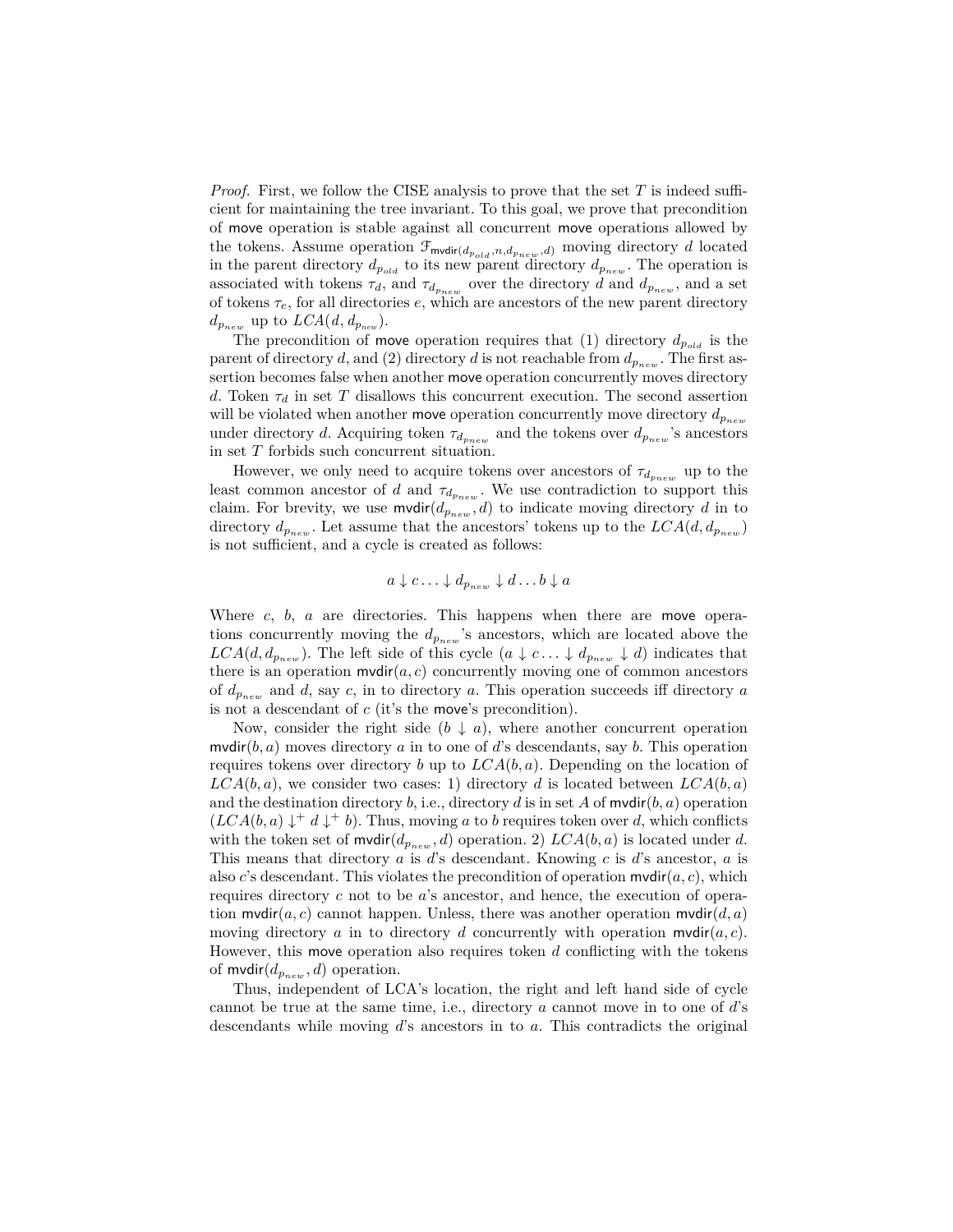assumption that the cycle is created, and the above is impossible. Therefore, we conclude that acquiring tokens up to  $LCA(d, d_{p_{new}})$  is sufficient.

Now, we show that set  $T$  is necessary, i.e., it contains the minimal set of tokens, by contradiction: We assume that *T* is not minimal, meaning that it includes unnecessary tokens. We remove a token  $\tau \in T$ , and then check whether concurrent executions of move operations still maintain the tree invariant. If so, set *T* is not minimal.

1.  $\tau_d$  is the token over the source directory *d*. Removing token  $\tau_d$  from set *T* allows concurrent operations to move the same directory *d* to another destination directory  $d_1$ . If  $d_1 \neq d_{p_{new}}$ , then *d* will have two parents; violating the tree invariant.

$$
d_{p_{new}}\downarrow d\wedge d_1\downarrow d
$$

2.  $\tau_{d_{p_{new}}}$  is the token over destination directory  $d_{p_{new}}$ . Removing token  $\tau_{d_{p_{new}}}$ from set *T* allows another move operation to concurrently move destination directory  $d_{p_{new}}$  to directory  $d_1$ . If  $d_1 = d$ , or if directory  $d_1$  is a descendent of directory *d*, i.e.,  $d \downarrow^+ d_1$ , then cycles occur.

$$
d_1 \downarrow d_{p_{new}} \wedge d_{p_{new}} \downarrow d \wedge d \downarrow^+ d_1
$$

3.  $\tau_{d_1}$  is the token over one of  $d_{p_{new}}$ 's ancestors, say  $d_1$ . . Removing token  $\tau_{d_1}$ from set *T* allows another move operation to concurrently move directory  $d_1$  to directory  $d_2$ . If  $d_2 = d$ , or if directory  $d_2$  is a descendent of source directory *d*, i.e.,  $d \downarrow^+ d_2$ , then cycles occur.

$$
d_2 \downarrow d_1 \wedge d_1 \downarrow^+ d_{p_{new}} \wedge d_{p_{new}} \downarrow d \wedge d \downarrow^+ d_2
$$

Thus, for moving directory *d*, we only require to acquire tokens over *d*, its destination directory  $\tau_{d_{pnew}}$ , and all ancestors of  $\tau_{d_{pnew}}$  up to  $LCA(d, d_{p_{new}})$ . Concurrent move operations are allowed as long as their token sets are compatible. The intuition behind acquiring tokens over ancestors up to the least common ancestor is: if a directory is a common ancestor of directory *d* and its destination directory, the directory cannot be involved in concurrent move operations that result into the tree invariant's violation because it is disallowed by the move operation's precondition.

For instance, Fig. 7 illustrates how the token assignment avoids previous counter example. Operation  $m$ vdir(root,  $n_1, v, u$ ) acquires tokens  $\{\tau_u, \tau_v\}$ , and operation mvdir(root,  $n_2, u, v$ ) acquires the tokens  $\{\tau_u, \tau_v\}$ . Their token sets are not compatible, token  $\tau_u$  is not compatible with token  $\tau_v$ , i.e.,  $\bowtie = {\tau_u, \tau_v}$ . When another move operation executes at a different replica  $r_2$ . This will force it to synchronise with other replicas to find out if there are other move operations. So, it will get the information about the first move operation in replica  $r_1$ , and cannot succeed.

We add the corresponding tokens to the move semantics, and perform the CISE stability analysis again. This time, the tool generates a counter-example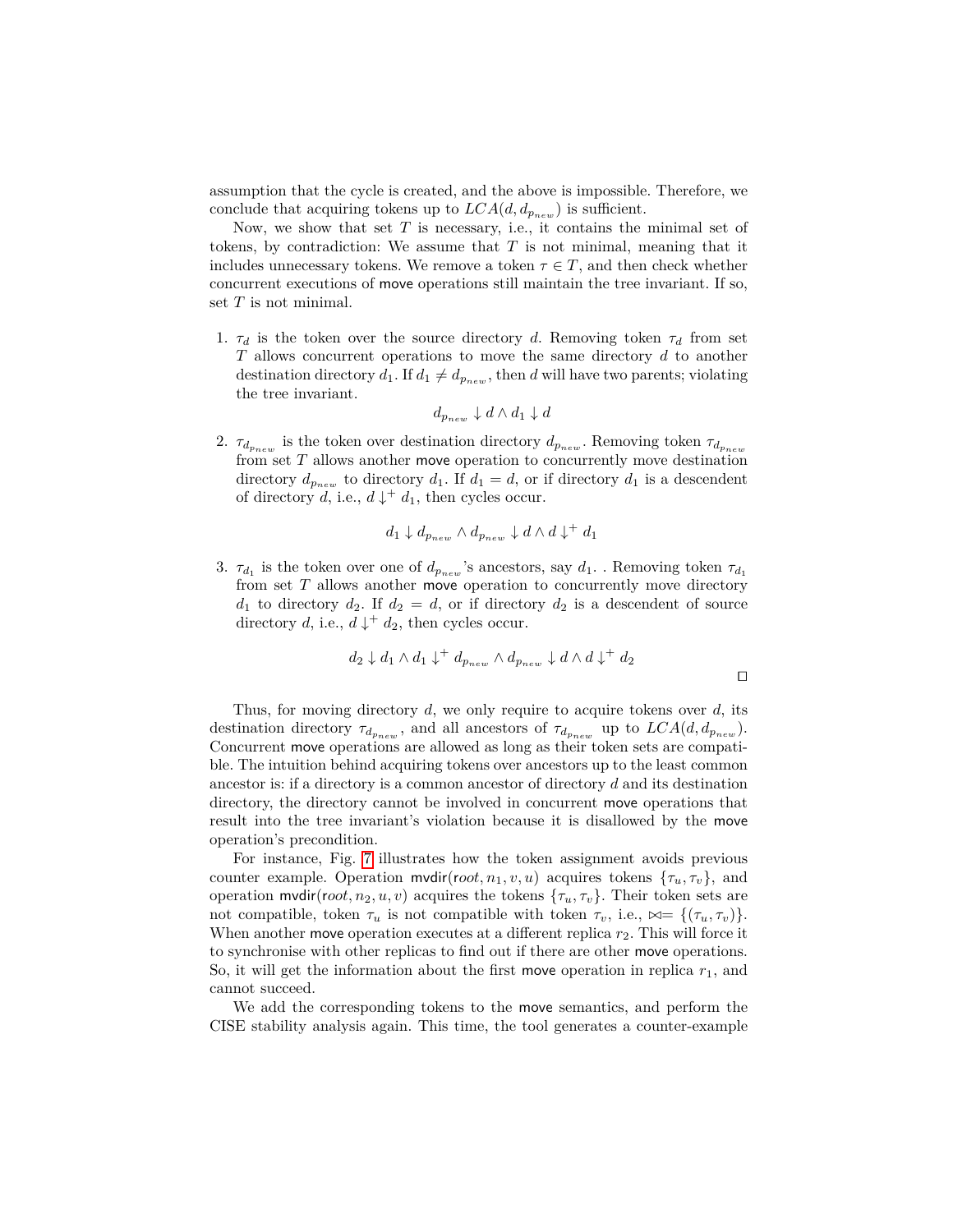**Table 2.** A summary of file semantics verified by tool

| Semantics                  |  | #Op #Tokens #Invariant | Anomaly             | Verification Time(ms) |
|----------------------------|--|------------------------|---------------------|-----------------------|
| Sequential Design          |  |                        | NΟ                  | 278                   |
| Concurrent Design          |  |                        | invariant violation | 1297                  |
| Fully-Asynchronous Design  |  |                        | duplication         | 2350                  |
| Mostly-Asynchronous Design |  |                        | NΟ                  | 1570                  |

that indicates that two concurrent users might move the same file to different locations. Thus, the file would end up with two parent directories; violating the tree invariant. To avoid this issue, we assign an exclusive move token  $\tau_f$  over file *f* to each move file operation. Table 1 presents the move tokens required in the mostly- asynchronous file system design. The semantics successfully passes all three CISE analyses. The analyser proves that the consistency choices for different move operations are sufficient to preserve the tree invariant.

# **7 Evaluation**

We have developed a verification tool that leverages the CISE analysis to codesign and verify a replicated file system. Our tool is currently implemented as a few hundred lines of Java code that reduces the CISE obligations to Satisfiability Modulo Theories (SMT) queries. We built the tool on the Z3 SMT solver [1], developed by Microsoft Research for the verification and analysis of software applications. Using the tool, we are able to encode a variety of file system semantics. The challenge of file system verification using the SMT solver was to translate reachability property because the SMT solver does not support any built-in transitive closure operator. We employed the tactics and strategies proposed in [28] and [16] to incorporate the reachability property in the context of the SMT solver. Table 2 summaries the results of verification of four file system semantics and the time taken by the tool. The tool was run on a Mac Mini, 3 GHz Intel Core i7. The number of operations is given without taking into account operation arguments. The number of tokens specifies the number of operations that require synchronization. The analyzer shows that the concurrent execution of move operations is anomalous, i.e., it may violate the tree invariant. It follows that no file system can support an unsynchronised move without anomalies, such as loss or duplication.

## **8 Related work**

**First-Order Logic Reasoning.** A number of formalisations of file systems have been proposed using first-order logic [6, 17, 23]. Most of them focus only on primitive file I/O operations, such as reading and writing file content [6, 29]. Arkoudas et al. [6] have proved the correctness of read and write operations for a basic file system implementation using Athena, an interactive theorem prover. Given a simple file system implementation, Athena constructs 283 lemmas and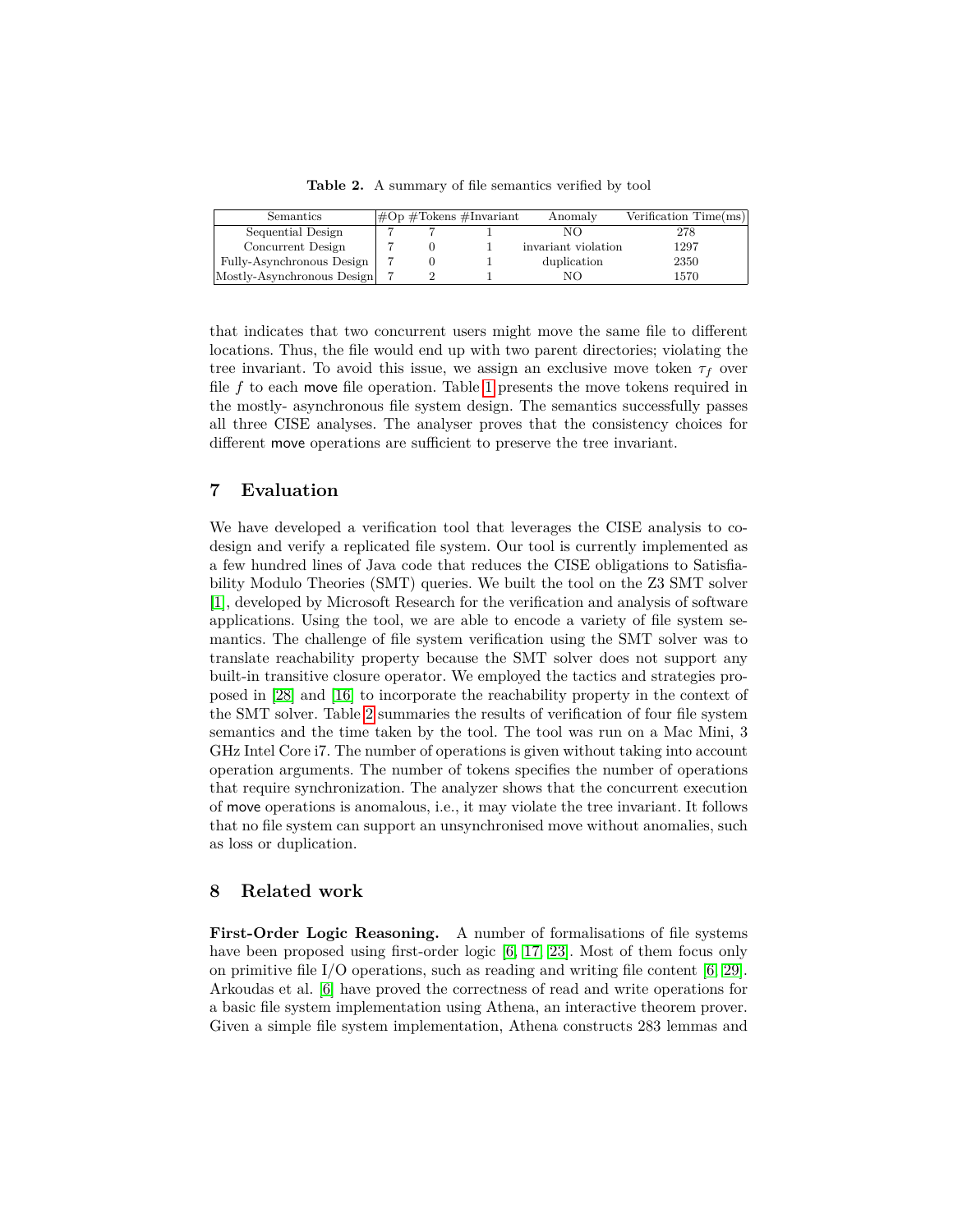theorems in order to verify the isolation of reading and writing files in a directory. Hughes [24] has specified a visual file system using the Z notations [44]. He focuses on modelling of a hierarchical file system, so that its model covers basic operations affecting the tree structure, including move and remove directories. However, its specification does not consider the no-loop property, it only takes transitive closure (i.e., reachability) as the main property of a tree structure. Inspired by Hughes's specification, Damchoom et al. [14] have formalised and proved a tree-structured file system by using Event-B and Rodin platform [5]. Like our specification, their model is based on acyclic directory structure. A set of permissions are attached to an object, so that accesses to the object depend on the permissions allowed. The Rodin toolset generates 162 proof obligations to verify the specification model. Hesselink and Lali [23] have introduced an alternative approach to formulate the file structure using partial functions from paths to data.

However, the first-order logic reasoning does not scale well when reasoning about operation executions of a Posix file system [32]. The Posix English specification defines a set of preconditions for each operation, which must be satisfied before its execution. For instance, moving a source directory into a destination directory takes effect, if the source directory is not an ancestor of the destination directory. Encoding such conditions using first-order logic entails many proof obligations and constraints that increase non-linearly with respect to the size of programs [32].

**Separation Logic Reasoning.** Recent work on file system verification relies on separation logic [37]. Haogang et al. [22] have introduced Crash Hoare Logic (CHL) for developing and verifying sequential and fault-tolerant file systems. The CHL logic checks whether a storage system implementation will recover to a state consistent with its specification after a failure. Using the analysis, the authors specified and verified FSCQ, a crash-safe user-space file system implemented in Haskell. The FSCQ's interface consists of a series of Hoare triples over high-level operations. The specification model of FSCQ relies on the separation logic to reason about operations at different level of abstractions including disk, files, directories, and logical disk. FSCQ uses a write-ahead log for failure recovery. The CHL analysis proved that the write-ahead log guarantees atomicity of updates by adding fault-conditions into the Hoare triples.

Biri and Galmiche [10] have proposed a separation logic rule for trees and local reasoning over global paths. However, their simple tree model forbids structural modifications, as neither new nodes can be created nor nodes can be moved, i.e., the tree structure is static.

Gardner et al. [18] have proposed a formal model of Posix file system based on separation logic. The semantics of Posix operations are captured with preconditions and postconditions in a Hoare-logic style. Some permissions are associated into each operation to control access to shared paths. Before applying an update, the necessary permissions must be obtained in order to ensure that the effect of the update is propagated to entries whose path may overlap. However, the specification model does not support concurrent Posix users.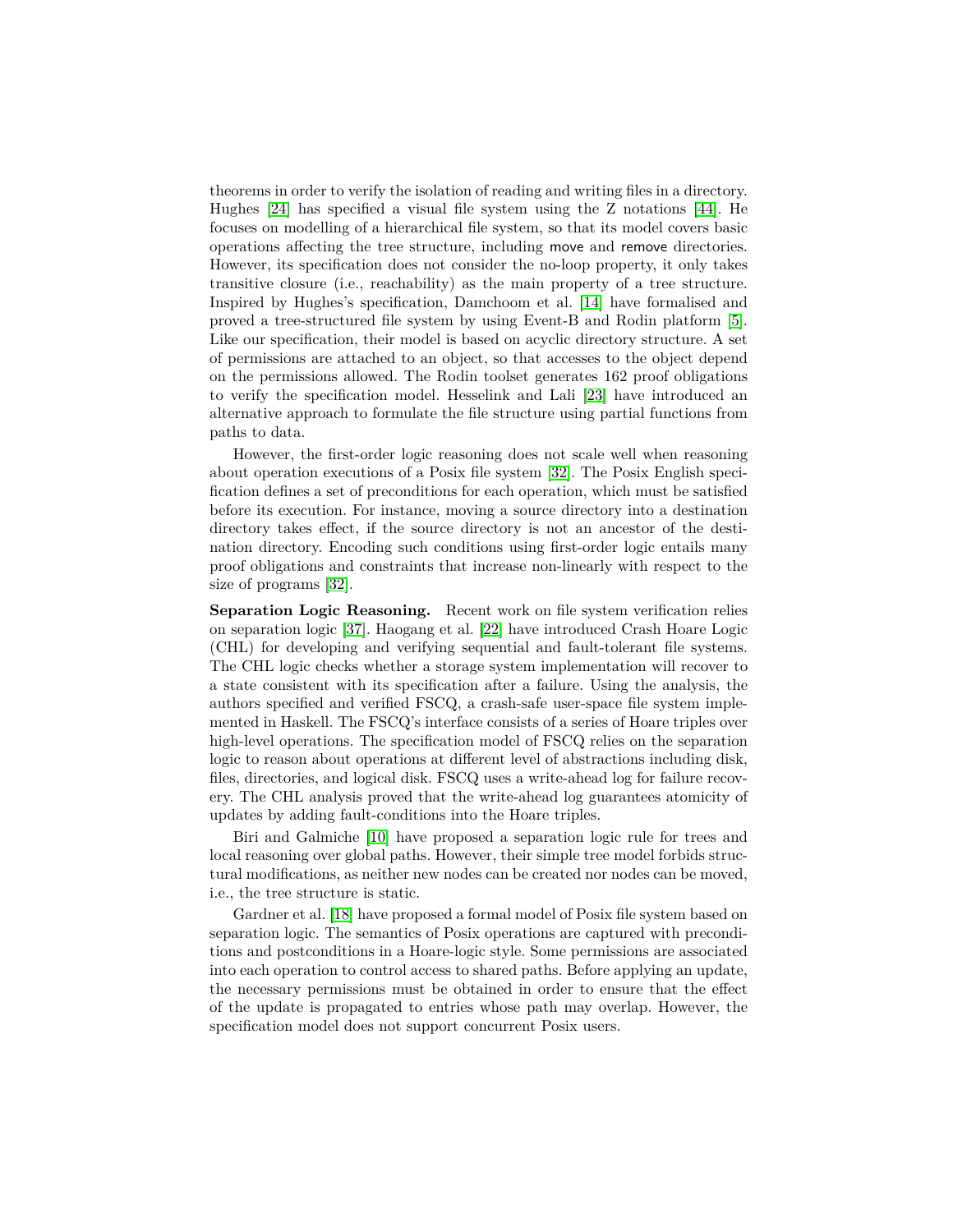**Conflict Resolution in File systems.** Clements et al. [13] have proposed a cache conflict-free implementation of Posix file system on a shared-memory multiprocessor system. They explore the commutativity of Posix operations to design a scalable file system implementation. They have presented an analyser, called COMMUTER, which checks the commutativity of Posix operations. COMMUTER relies on symbolic executions for program testing. A symbolic model tests all permutations of operations, and computes necessary conditions under which those operations commute. Using the commutativity conditions, they modify the Posix semantics. COMMUTER generates different test cases to verify the semantics in a real implementation. However, they focus only on scalability, not on the safety of executing commutative operations; they do not verify that the commutative operations maintain the tree invariant.

Balasubramaniam and Pierce [8] have proposed an optimistic files system replication model from a semantics perspective. Causally-dependent operations are ordered according to a happen-before relation, while concurrent operations may be executed in any orders. Concurrent updates on the same directory are allowed if they do not conflict. For instance, concurrent users can add different files with different names to the same directory, but if one user modifies a file, and another deletes its parent directory, a conflict happens. The model requires users to manually resolve conflicts. This specification model was later formalised and proved by Ramsey and Csirmaz [36]. However, the operation-based model is limited i.e., the algebra model contains 51 different rules for few operations, including create, remove, and edit. It is not clear how one can extend the model to support more complex operations, such as move operations involving different directories. In addition, the model does not check the tree invariant; it is difficult to describe the acyclic property by using their model.

Bj*φ*rner [11] has proposed a replicated file system reconciler (DFS-R) that automatically resolves conflicts when they arise. The author uses model checkers to verify the conflict resolution strategies. Similarly to the CISE-enabled tool, the analysis gives a counter-example for concurrent moves, meaning that concurrent move operations do not maintain directory hierarchies as tree-like structure. However, this reconciler does not address how to add synchronisation when the tree invariant is violated. In this vein, Microsoft One Drive [4] discards the directories involved, thus restoring a tree. Similarly, Google Drive [3] moves the involved directories directly under the root. The geoFS [45] system effectively executes a problematic move as copy-delete, duplicating the directories involved.

### **9 Conclusion and Future Work**

We have applied the CISE analysis to verify and co-design an available file system. Initially, the file system specification models the POSIX file system. The main invariant is that the file system structure must be shaped as a tree. We verified that our co-design approach is able to remove synchronisation for the common file system operations, while ensuring the tree invariant.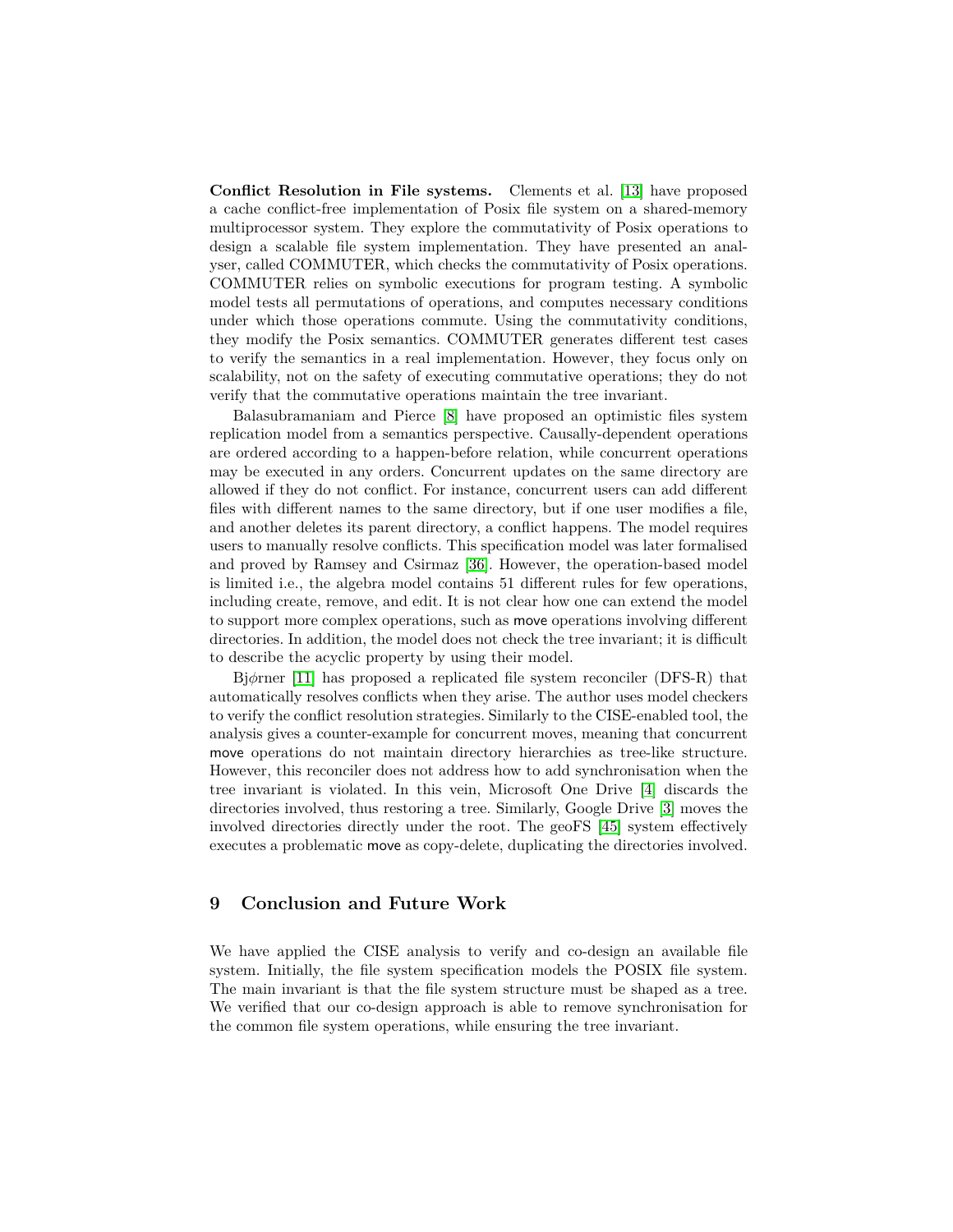There are several avenues for future work from both verification and performance perspective. First, the CISE analysis only verifies the correctness of the file system against concurrent executions. In the future,we plan to propose proof rules that allow developers to reason about the operation executions in the presence of replica and network failures. Thus, programmers would be able to prove that a file system specifications model handles properly any possible faults. This entails formalisation of failure models, as the specification of the filesystem API captures its semantics under crashes. We are going to implement the three file system semantics to compare their actual performance under real workloads. The plan is to integrate our co-design findings into a highly-scalable geo-replicated file system. The challenge is to translate the tokens into an efficient concurrency control protocol, which is also dead-lock free. We are looking for dynamic and heuristic analysis that allow to measure and improve the token implementations.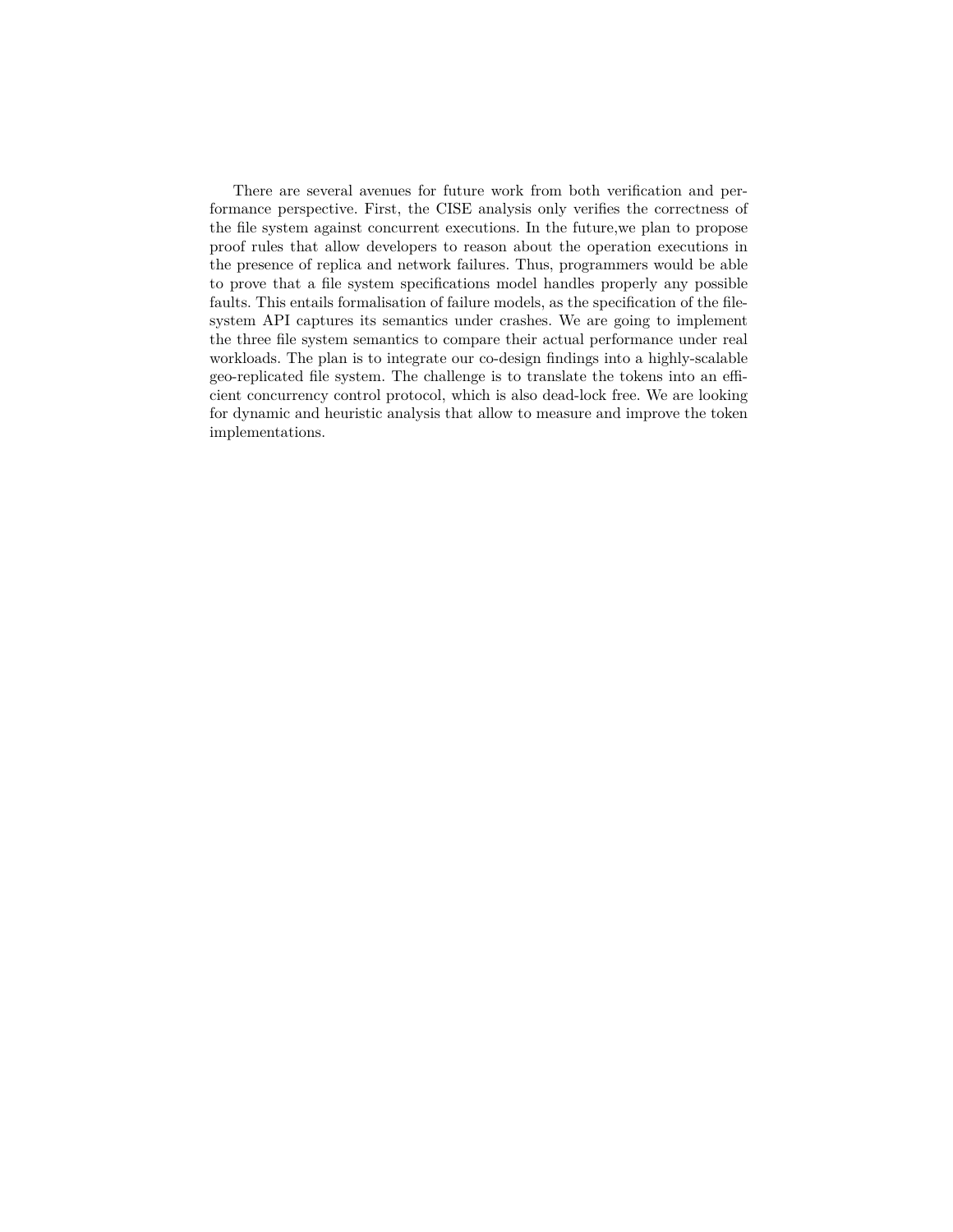# **Bibliography**

- [1] Https://github.com/Z3Prover/z3
- [2] POSIX.1-2008. The Open Group Base Specifications Issue 7
- [3] Google Drive (2017), <https://www.google.com/drive/>
- [4] Microsoft OneDrive (2017), <https://onedrive.live.com/>
- [5] Abrial, J.R.: A system development process with event-b and the rodin platform. In: Proceedings of the Formal Engineering Methods 9th International Conference on Formal Methods and Software Engineering (ICFEM). pp. 1–3. Berlin, Heidelberg (2007)
- [6] Arkoudas, K., Zee, K., Kuncak, V., Rinar, M.: Verifying a file system implementation. In: Proceedings of the Formal Methods and Software Engineering. pp. 373–390. Springer Berlin Heidelberg, Berlin, Heidelberg (2004)
- [7] Baker, M.G., Hartman, J.H., Kupfer, M.D., Shirriff, K.W., Ousterhout, J.K.: Measurements of a distributed file system. In: Proceedings of the Thirteenth ACM Symposium on Operating Systems Principles. pp. 198– 212. SOSP '91, ACM, New York, NY, USA (1991)
- [8] Balasubramaniam, S., Pierce, B.C.: What is a file synchronizer? In: Int. Conf. on Mobile Comp. and Netw. (MobiCom '98). ACM/IEEE (Oct 1998)
- [9] Bernstein, P., Radzilacos, V., Hadzilacos, V.: Concurrency Control and Recovery in Database Systems. Addison Wesley Publishing Company (1987)
- [10] Biri, N., Galmiche, D.: Models and separation logics for resource trees. Journal of Logic and Computation 17(4), 687–726 (2007)
- [11] Bjørner, N.: Models and software model checking of a distributed file replication system. In: Formal Methods and Hybrid Real-Time Systems. pp. 1–23 (2007)
- [12] Carns, P.H., Ligon III, W.B., Ross, R.B., Thakur, R.: Pvfs: A parallel file system for linux clusters. In: Proceedings of the 4th Annual Linux Showcase and Conference. pp. 28–28. ALS'00, Berkeley, CA, USA (2000)
- [13] Clements, A.T., Kaashoek, M.F., Zeldovich, N., Morris, R.T., Kohler, E.: The scalable commutativity rule: Designing scalable software for multicore processors. In: Symp. on Op. Sys. Principles (SOSP). pp. 1–17. ACM SIG on Op. Sys. (SIGOPS), Assoc. for Computing Machinery, Farmington, PA, USA (2013)
- [14] Damchoom, K., Butler, M., Abrial, J.R.: Modelling and proof of a treestructured file system in event-b and rodin. In: Proceedings of the 10th International Conference on Formal Methods and Software Engineering. pp. 25–44. ICFEM '08, Springer-Verlag, Berlin, Heidelberg (2008)
- [15] Davidson, S.B., Garcia-Molina, H., Skeen, D.: Consistency in a partitioned network: a survey. ACM Comput. Surv. 17(3), 341–370 (Sep 1985), [http:](http://doi.acm.org/10.1145/5505.5508) [//doi.acm.org/10.1145/5505.5508](http://doi.acm.org/10.1145/5505.5508)
- [16] El Ghazi, A.A., Taghdiri, M.: Analyzing alloy constraints using an smt solver: A case study. In: 5th International Workshop on Automated Formal Methods (AFM). Edinburgh, United Kingdom (2010)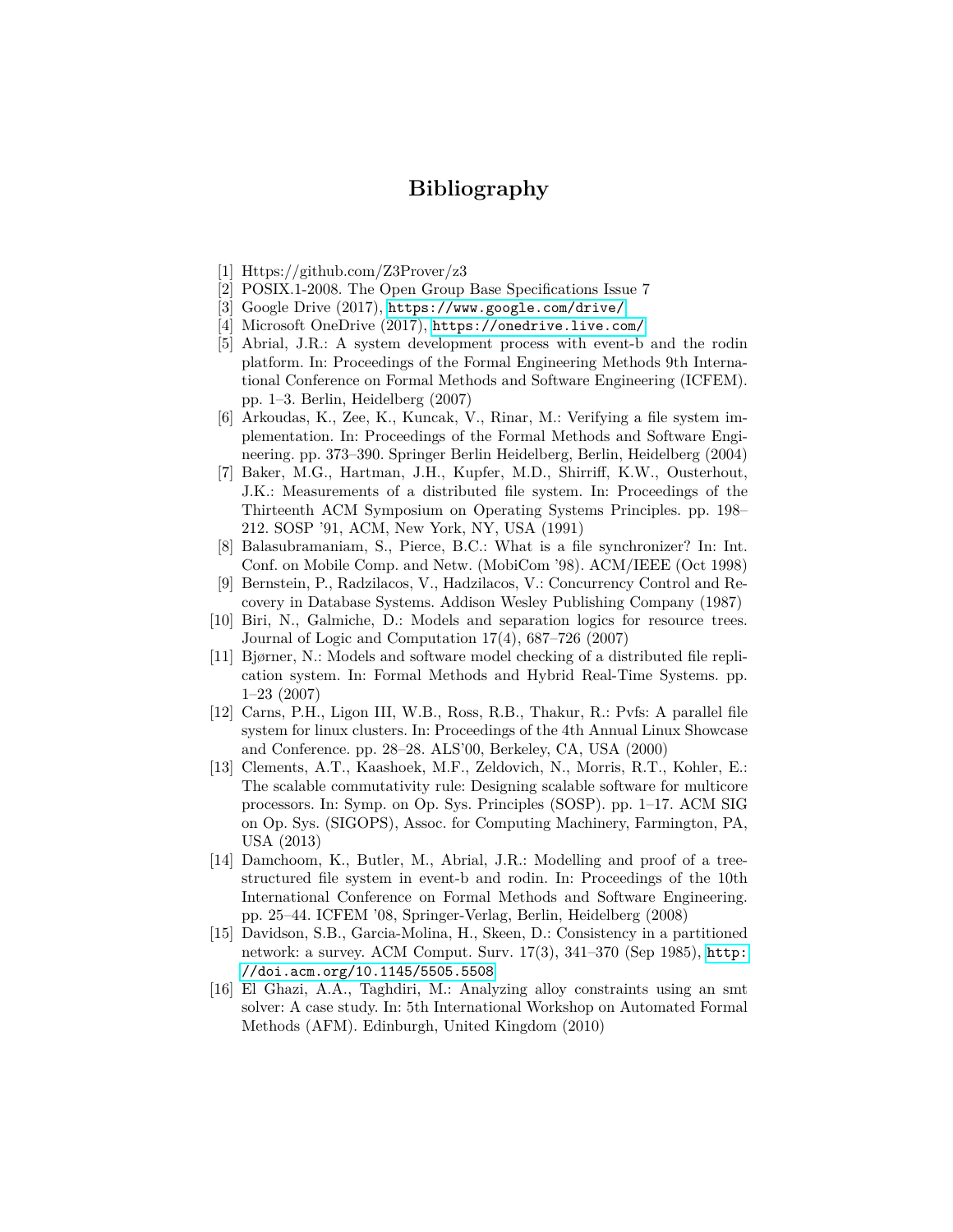- [17] Freitas, L., Woodcock, J., Butterfield, A.: Posix and the verification grand challenge: A roadmap. In: Proceedings of the 13th IEEE International Conference on Engineering of Complex Computer Systems (ICECCS). pp. 153– 162 (March 2008)
- [18] Gardner, P., Ntzik, G., Wright, A.: Local reasoning for the posix file system. In: Shao, Z. (ed.) Programming Languages and Systems, Lecture Notes in Computer Science, vol. 8410, pp. 169–188. Springer Berlin Heidelberg (2014)
- [19] Ghemawat, S., Gobioff, H., Leung, S.T.: The Google File System. In: Symp. on Op. Sys. Principles (SOSP). pp. 29–43. Assoc. for Computing Machinery, Bolton Landing, NY, USA (Oct 2003)
- [20] Gotsman, A., Yang, H., Ferreira, C., Najafzadeh, M., Shapiro, M.: 'Cause I'm strong enough: Reasoning about consistency choices in distributed systems. In: Symp. on Principles of Prog. Lang. (POPL). St. Petersburg, FL, USA (2016)
- [21] Guy, R., Heidemann, J.S., Mak, W., Popek, G.J., Rothmeier, D.: Implementation of the ficus replicated file system. In: USENIX Conference Proceedings. pp. 63–71 (1990)
- [22] Haogang, C., Daniel, Z., Tej, C., Adam, C., Frans, K.M., Nickolai, Z.: Using crash hoare logic for certifying the fscq file system. In: Proceedings of the 25th Symposium on Operating Systems Principles. pp. 18–37. SOSP '15, ACM, New York, NY, USA (2015)
- [23] Hesselink, W.H., Lali, M.: Formalizing a hierarchical file system. Formal Aspects of Computing 24(1), 27–44 (2010)
- [24] Hughes, J.: Specifying a visual file system in z. In: IEEE Colloquium on Formal Methods in HCI: II. pp. 3/1–3/3 (Dec 1989)
- [25] Jones, C.B.: Specification and design of (parallel) programs. In: IFIP Congress. North-Holland (1983)
- [26] Kistler, J.J., Satyanarayanan, M.: Disconnected operation in the Coda file system. In: Symp. on Principles of Dist. Comp. (PODC). vol. 10, pp. 3–25 (Feb 1992)
- [27] Kumar, P., Satyanarayanan, M.: Flexible and safe resolution of file conflicts. In: Usenix Tech. Conf. New Orleans, LA, USA (Jan 1995)
- [28] Leino, K.R.M.: Automating induction with an smt solver. In: Proceedings of the 13th International Conference on Verification, Model Checking, and Abstract Interpretation. pp. 315–331. VMCAI'12, Springer-Verlag, Berlin, Heidelberg (2012), [http://dx.doi.org/10.1007/978-3-642-27940-9\\_21](http://dx.doi.org/10.1007/978-3-642-27940-9_21)
- [29] Morgan, C., Sufrin, B.: Specification of the unix filing system. vol. SE-10, pp. 128–142 (1984)
- [30] Nadkarni, A.: Scale-out file systems on object-based storage platforms. IDC Technology Assessment 258393, International Data Corporation (IDC), Framingham, MA, USA (2015)
- [31] Najafzadeh, M., Gotsman, A., Yang, H., Ferreira, C., Shapiro, M.: The CISE tool: Proving weakly-consistent applications correct. In: W. on Principles and Practice of Consistency for Distributed Data (PaPoC). EuroSys 2016 workshops, ACM SIG on Op. Sys. (SIGOPS), Assoc. for Computing Machinery, London, UK (Apr 2016)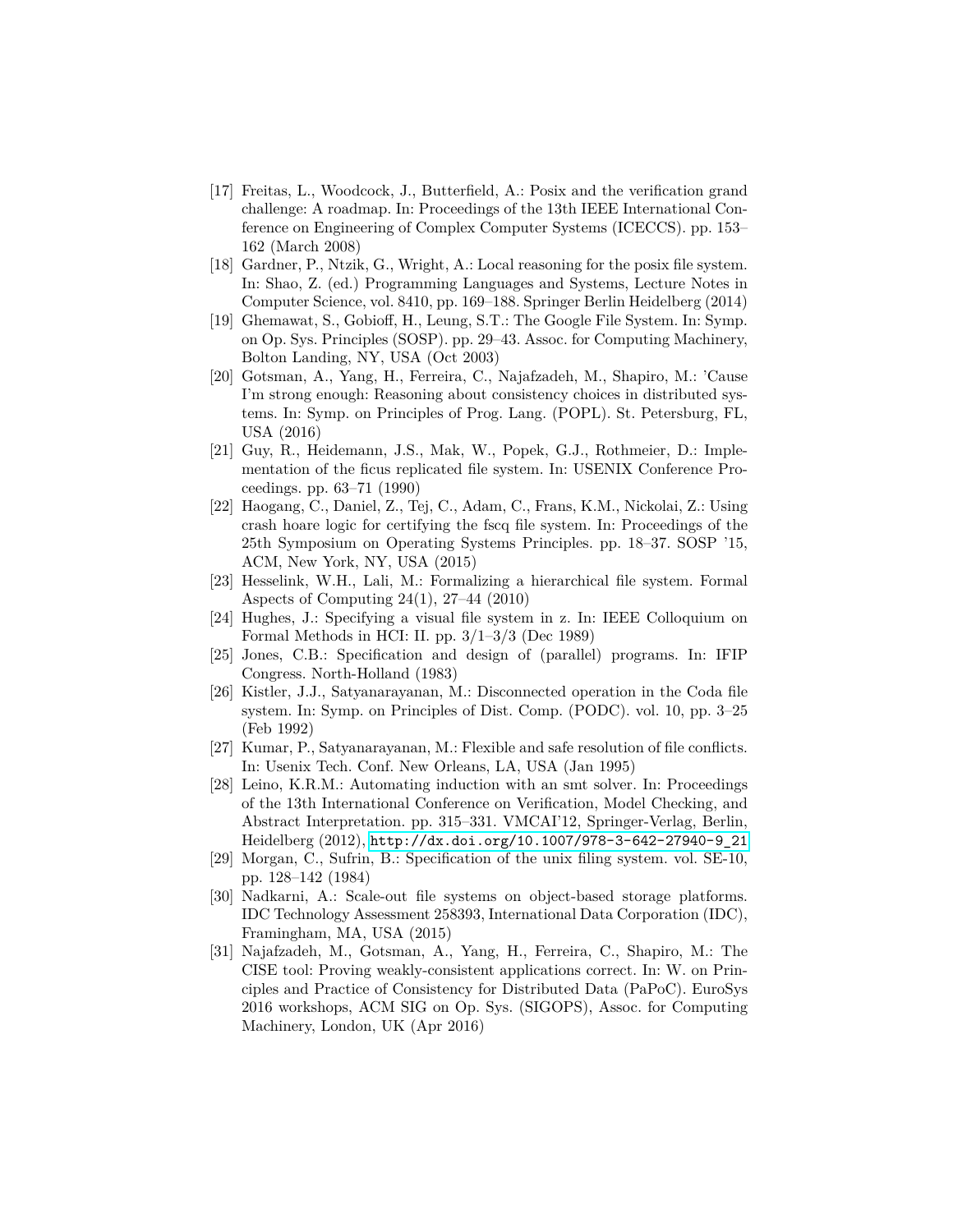- [32] Ntzik, G., Gardner, P.: Reasoning about the posix file system: Local update and global pathnames. In: Proceedings of the 2015 ACM SIGPLAN International Conference on Object-Oriented Programming, Systems, Languages, and Applications. pp. 201–220. OOPSLA 2015, ACM, New York, NY, USA (2015)
- [33] Ousterhout, J.K., Da Costa, H., Harrison, D., Kunze, J.A., Kupfer, M., Thompson, J.G.: A trace-driven analysis of the unix 4.2 bsd file system. In: SIGOPS Oper. Syst. Rev. vol. 19, pp. 15–24. ACM, New York, NY, USA (Dec 1985)
- [34] Pawlowski, B., Juszczak, C., Staubach, P., Smith, C., Lebel, D., Hitz, D.: NFS version 3 design and implementation. In: Proceedings of the Summer 1994 USENIX Technical Conference. pp. 137–152 (1994)
- [35] Petersen, K., Spreitzer, M.J., Terry, D.B., Theimer, M.M., Demers, A.J.: Flexible update propagation for weakly consistent replication. In: Symp. on Op. Sys. Principles (SOSP). pp. 288–301. ACM SIGOPS, Saint Malo (Oct 1997)
- [36] Ramsey, N., Csirmaz, E.: An algebraic approach to file synchronization. Tech. Rep. TR-05-01, Harvard University Dept. of Computer Science, Cambridge MA, USA (May 2001)
- [37] Reynolds, J.C.: Separation logic: A logic for shared mutable data structures. In: Proceedings of the 17th Annual IEEE Symposium on Logic in Computer Science. pp. 55–74. LICS '02, IEEE Computer Society, Washington, DC, USA (2002)
- [38] Sandberg, R., Goldberg, D., Kleiman, S., Walsh, D., Lyon, B.: Design and implementation of the Sun Network Filesystem. In: Summer 1985 USENIX Conf. pp. 119–130. USENIX, Portland OR, USA (Jun 1985)
- [39] Satyanarayanan, M., Kistler, J.J., Kumar, P., Okasaki, M.E., Siegel, E.H., Steere, D.C.: Coda: A highly available file system for a distributed workstation environment. In: IEEE Trans. on Computers. vol. 39, pp. 447–459 (1990)
- [40] Schmuck, F., Haskin, R.: Gpfs: A shared-disk file system for large computing clusters. In: Proceedings of the 1st USENIX Conference on File and Storage Technologies. FAST '02, USENIX Association, Berkeley, CA, USA (2002)
- [41] Schwan, P.: Lustre: Building a file system for 1,000-node clusters. In: Proceedings of the 2003 Linux Symposium (2003)
- [42] Shapiro, M., Preguiça, N., Baquero, C., Zawirski, M.: Conflict-free replicated data types. In: Défago, X., Petit, F., Villain, V. (eds.) Int. Symp. on Stabilization, Safety, and Security of Distributed Systems (SSS). Lecture Notes in Comp. Sc., vol. 6976, pp. 386–400. Springer-Verlag, Grenoble, France (Oct 2011)
- [43] Shvachko, K., Kuang, H., Radia, S., Chansler, R.: The hadoop distributed file system. In: Proceedings of the 2010 IEEE 26th Symposium on Mass Storage Systems and Technologies (MSST). pp. 1–10. MSST '10, IEEE Computer Society, Washington, DC, USA (2010)